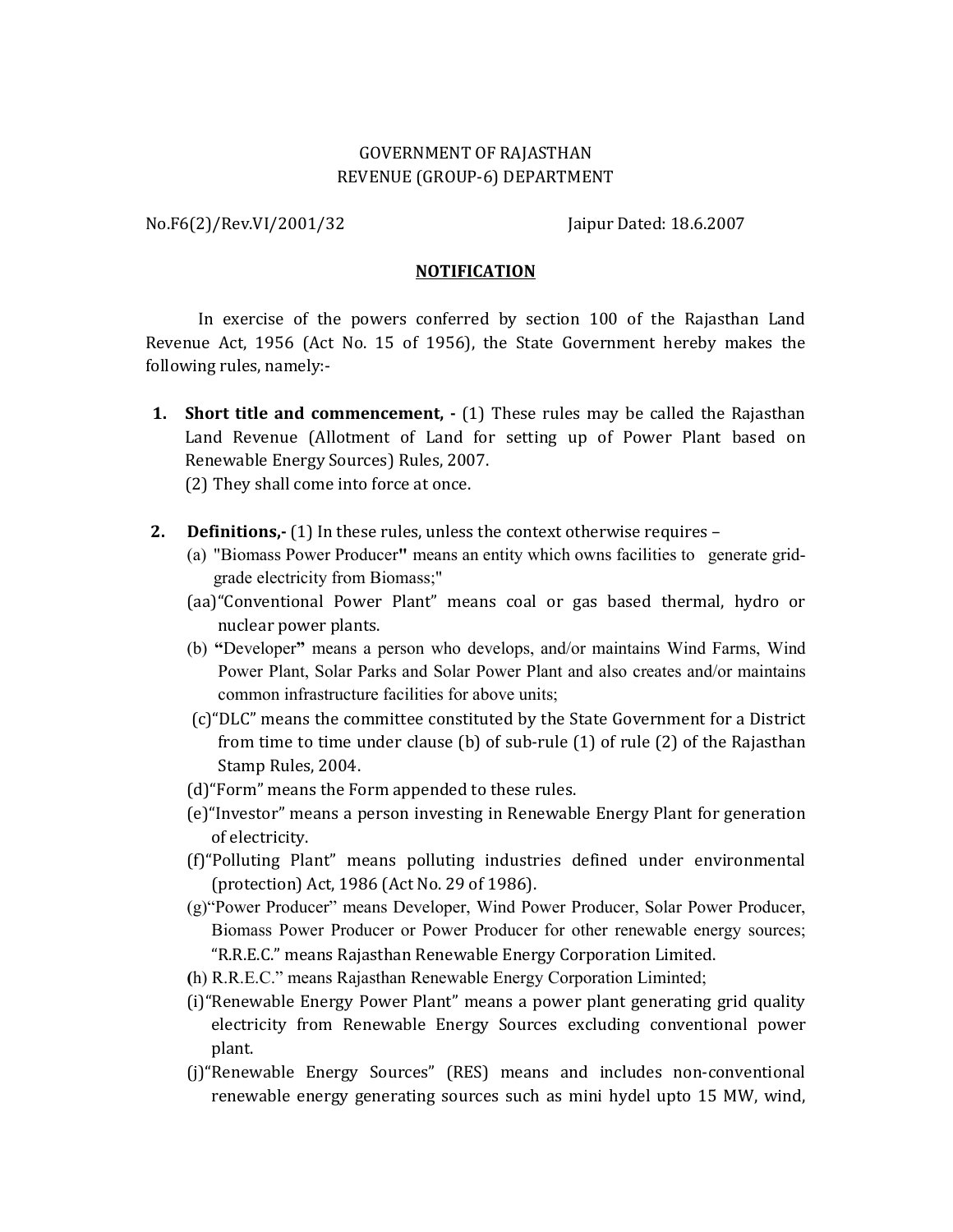solar and biomass as approved by the Ministry of New and Renewable Energy Sources, Government of India,

- (jj)"Solar Power Producer" means an entity which owns facilities to generate grid-grade electricity from Solar Energy;
- (jjj)"Solar park" means a group of solar plants/solar power plants/solar PV power plants/solar thermal power plants/ solar farms in the same location used for production of electric power;
- (k)"Wind Farm/Wind Power Plant" means a group of wind turbines in the same location used for production of electric power; and
- (l)"Wind Power Producer" means a person that makes an investment for setting up of wind power project and generating grid-grade electricity from Wind Energy.

(2) Words and expressions used but not defined in times rules shall have the same meanings as assigned to them in the Rajasthan Land Revenue Act, 1956 and Electricity Act, 2003 (Central Act No. 36 of 2003).

**2A. Maximum area to be allotted.-** For setting up of renewable energy power plant, the maximum area to be allotted shall be as under:-

| S. No.         | Nature of power plant                                                                                                                                                                                                                                                                                                                                                                                                                       | Maximum<br>be<br>area<br>to<br>allotted                                                                                                                                                                                                       |
|----------------|---------------------------------------------------------------------------------------------------------------------------------------------------------------------------------------------------------------------------------------------------------------------------------------------------------------------------------------------------------------------------------------------------------------------------------------------|-----------------------------------------------------------------------------------------------------------------------------------------------------------------------------------------------------------------------------------------------|
| 1.             | Wind Farm/Wind Power Project                                                                                                                                                                                                                                                                                                                                                                                                                | 5 Hectare per MW                                                                                                                                                                                                                              |
| $\overline{2}$ | Solar Power Plant using-<br>Solar Photo Voltaic (SPV) or<br>(i)<br>Crystalline Technology<br>Solar Photo Voltaic (SPV) on thin<br>(ii)<br>film/Amorphous Technology<br>Solar Thermal [Concentrate Solar<br>(iii)<br>$(CSP)$ ]<br>Parabolic<br>Power<br>Trough/Tower Technology<br>Solar Thermal [Concentrate Solar<br>(iv)<br>Power (CSP)] Parabolic Trough<br>with storage facility/Tower/ other<br>technology with and without<br>storage | 2.5 Hectare per MW<br>3.5 Hectare per MW<br>2.5 Hectare per MW<br>(a) up to Plant Load Factor<br>$(PLF)$ of 23\% 2.5<br>Hectare per MW.<br>(b) for every 1% increase in<br>Plant Load Factor (PLF),<br>0.1 Hectare per MW<br>additional land. |
| 3.             | Biomass Power Plant                                                                                                                                                                                                                                                                                                                                                                                                                         | 2.5 Hectare per MW                                                                                                                                                                                                                            |

Provided that in case of Solar Power Plant, there shall be a ceiling of 50 MW capacity for the purpose of allotment of land in initial phase. In case, the Solar Power Producer has registered for more than 50 MW, the remaining land identified by the Solar Power Producer shall be kept reserved. The allotment of land from such reserved land shall be made with the prior approval of State Level Empowered Committee after utilization of land allotted earlier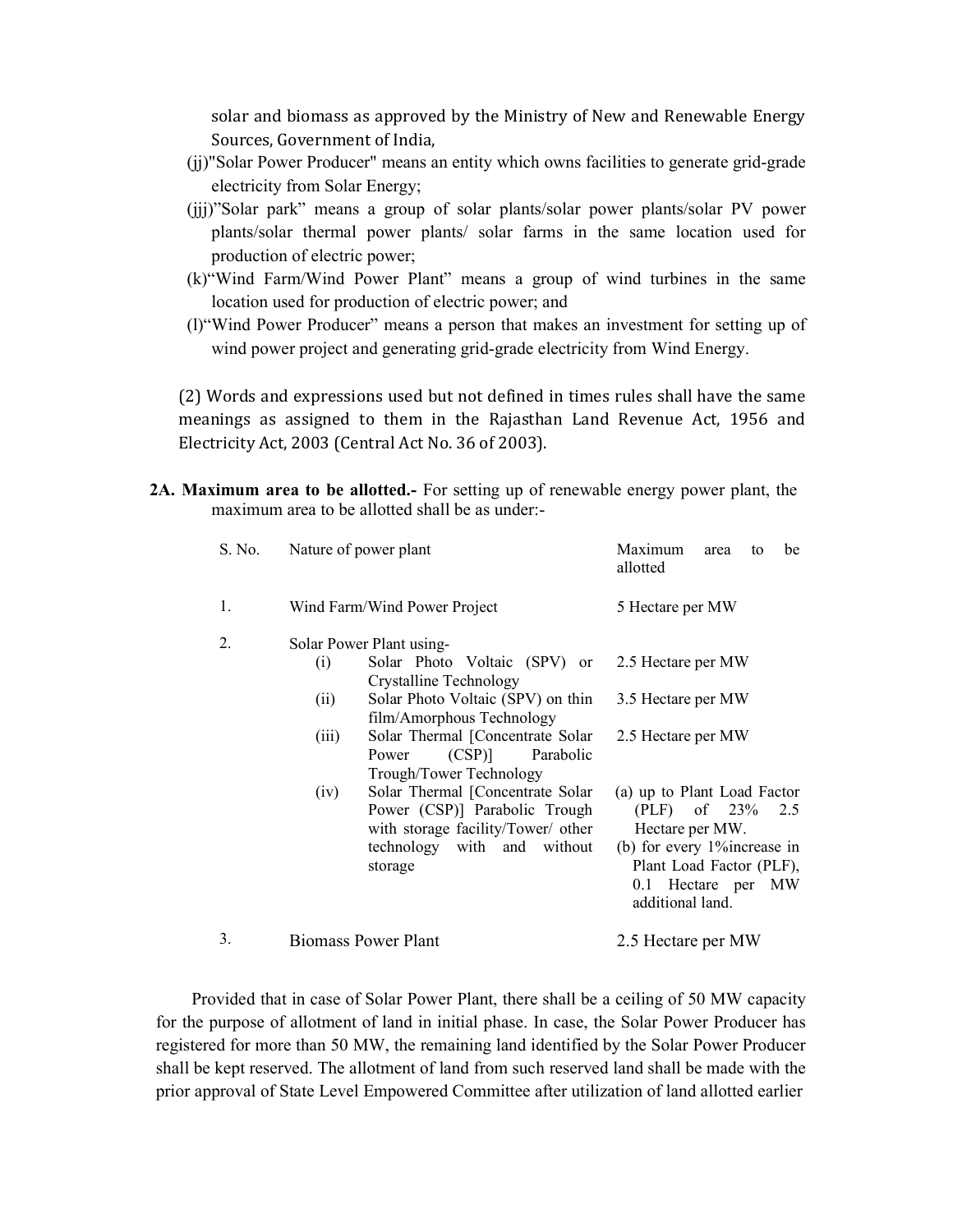- **3 Application for allotment:** (1) The Power Producer shall select appropriate site of land available in the area where the Renewable Energy Power Plant is proposed to be set up.
	- (2) The application for allotment of Government land for setting up Renewable Energy Power Plant shall be submitted by the Power Producer in Form "A", duly completed, to the Rajasthan Renewable Energy Corporation.
	- (3) Every application shall be given a registration number by RREC and list of registered application shall be displayed on the Notice Board of RREC.
	- (4) The application shall be proposed and recommended by the RREC to the District Collector, if found complete in all aspects and if the applicant fulfils all the requirements for allotment of land as per the Policy for promoting generation of electricity through non-conventional energy sources declared by the Energy Department, Government of Rajasthan, from time to time.
	- (5) If the Collector after considering the application is satisfied that the proposals are complete in all respects, he shall send the application with his comments to the State Government.
- **4 Period of allotment and terms and conditions of lease:-** (1) After receiving the proposal from the District Collector under sub- rule (5) of rule 3, allotment of land for setting up of Renewable Energy Power Plant may be made by the State Government.
	- (2) Land for Renewable Energy Power Plant shall be initially allotted on lease hold basis for a period of 30 years from the date of allotment. The lease may be renewed for a further period of 10 years.
	- (3) On the expiry of lease period the land allotted under these rules shall revert back free from all encumbrances to the State Government.
	- (4) The lease shall abide by all the terms and conditions prescribed in the lease Deed.
	- (5) Energy Power Producer shall abide by all the terms and conditions of allotment and directions issued by the State Government and R.R.E.C. from time to time.
	- (6) The Lease holder shall have limited rights in the land allotted to him for the purpose of setting up Renewable Energy Power Plant.

 (7) The Lease-holder in the lease period, may assign his interest to any financial institution for the purposes of taking loan for establishing or developing the Renewable Energy Power Plant, such assignment shall be subject to first charge of the Government.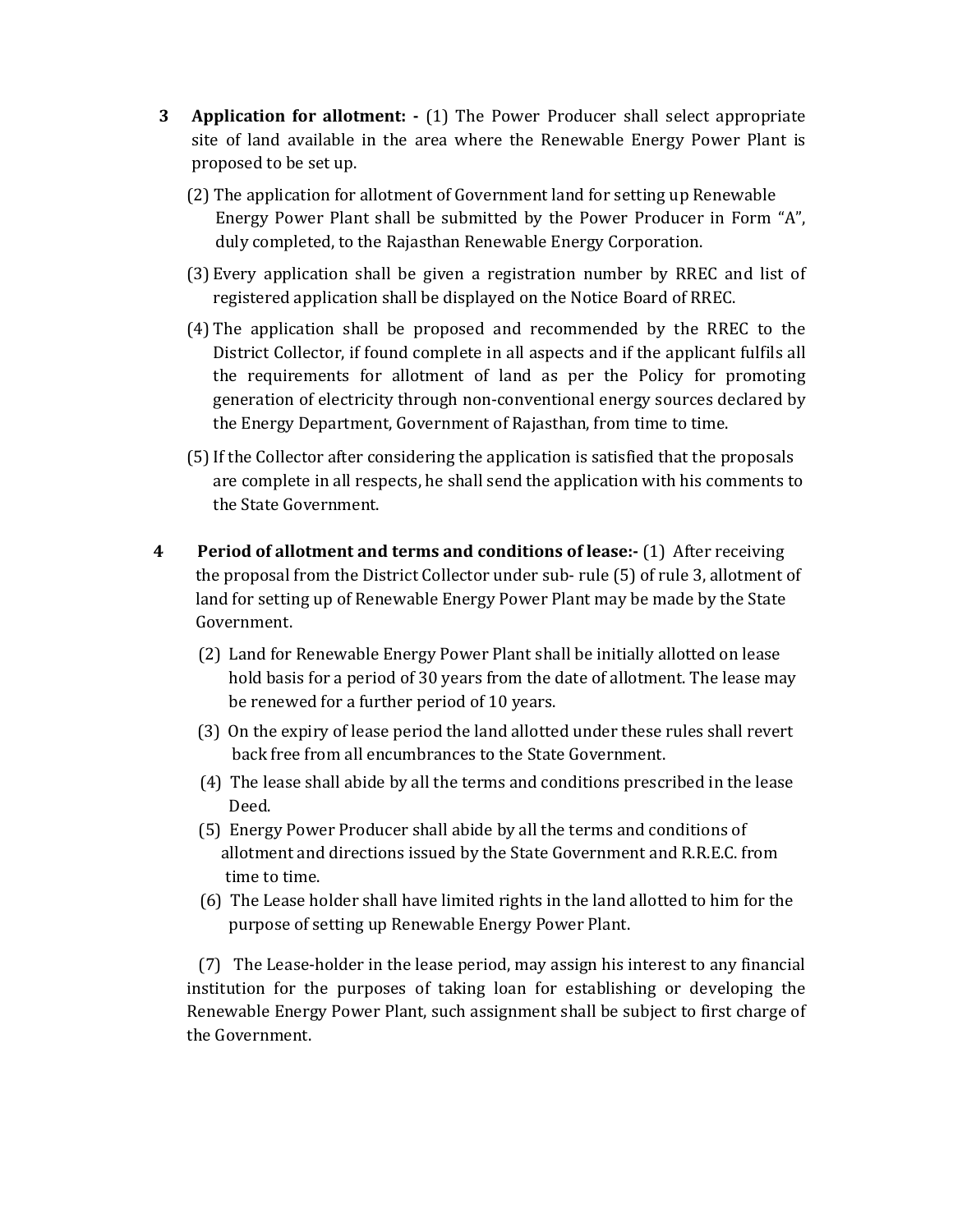**4A. Allotment of land for setting up of Solar Monitoring Station.-** (1) Notwithstanding anything contained in these rules, the Solar Power Producer may apply for allotment of Government land in Form "AA" to the R.R.E.C. for setting up of solar monitoring station to carry out studies for formulation of the project. After receiving application, the R.R.R.C. may send it to the Collector with its recommendation.

(2) The Collector may, on recommendation of the R.R.E.C. allot Government land up to one Hectare for setting up of solar monitoring station on temporary basis at concessional rate of 10% of the DLC for a maximum period of 5 years.

(3) After completion of studies or 5 years from the date of temporary allotment of land, whichever is earlier, the land shall be available for the allotment of Solar Power Project under these rules.

**4B. Allotment of land for setting up of Wind Monitoring Station.-** (1) Notwithstanding anything contained in these rules, the Developer may apply for allotment of Government land in Form "AAA" to the R.R E.C. for establishment of wind monitoring station to carry out wind resources assessment studies. After receiving application, the R.R.R.C. may send it to the Collector with its recommendation.

(2) The Collector may, on recommendation of the R.R.E.C. and after obtaining no objection certificate from the Gram Panchayat concerned, allot Government land up to 150mx150m for setting up of wind monitoring station on temporary basis to the Developer for maximum period of 3 years at DLC rate.

(3) After completion of wind resources assessment studies or 3 years from the date of temporary allotment of land, whichever is earlier, the wind monitoring station shall be dismantled at the cost of Developer and land shall be revert back to the State Government free from all encumbrances.

**5.Land not available for allotment:-** The following land shall not be allotted under these rules:-

- (a) Land prohibited under section 16 of the Rajasthan Tenancy Act, 1955 (Rajasthan Act No. 3 of 1955),
- (b) Land situated in catchment area of any tank, river, Nala, Nadi.
- (c) Land reserved for allotment under any specific rules.
- (d) Land falling under urbanisable limit or peripheral belt as provided under section 90-B of the Rajasthan Land Revenue Act, 1956 (Act No. 16 of 1956),
- (e) For polluting plants land within radius of 1.5 km and land within radius of 0.5 km for non-polluting plants from outer limits of inhabitance (abadi) of a revenue village. In special circumstances after recording reasons for the same the State Government may relax this condition only for non-polluting plants.
- (f) Land failing within National Capital Region, or
- (g) Land falling within the boundary limits of any Railway Line or any other road maintained by Central or State Government or Local authority as specified in the guidelines given by the Indian Road Congress from time to time.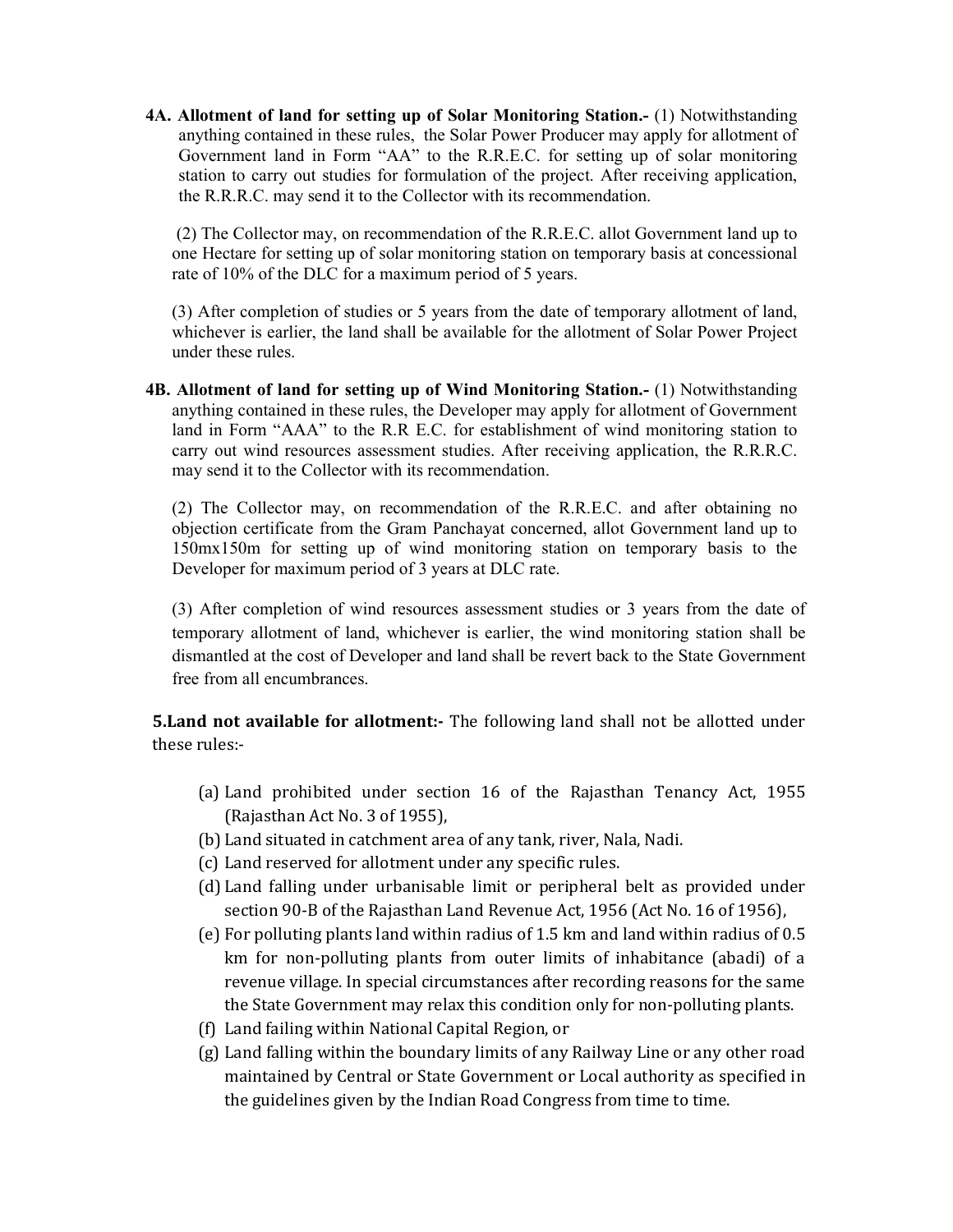- (h) Land falling within the limit of 2 km. of both the sides from the middle point of Jaisalmer to Sam Road.
- **6 Assessment of premium and Annual Lease Rent:-** (1) The lease rent payable on the land allotted for setting up of Renewable Energy Power Plant shall be paid annually.

(2) Annual rent shall be charged at the rate of 5% per annum of the premium as specified in sub-rule (3) for 2 years from the date of allotment which shall be enhanced thereafter for every year at the rate of 5% per annum of the previous year.

(3) Premium shall not whole of the land allotted for Renewable Energy Power Plant shall be equal to of the market price of the land calculated on the basis of market value determined by the DLC for the agricultural land. After 30 years if the lease is renewed for a further period of 10 years, the premium shall be equal to of the market price of the land arrived at by the D.L.C., at the time of renewal.

(5) The Power Producer or Developer shall be liable to pay annual rent and premium for the whole of the allotted land irrespective of the fact that he has utilized only a part or portion of the land for erecting structures and installing machines for the generation of electricity from the Renewable Energy Power Plant.

**7. Setting up of Renewable Energy Power Plant:-** (1) A Renewable Energy Power Plant shall be set up within a period of two years from the date of allotment of land:

Provided that a power Plant based on biomass shall be set up within a period of three years from the date of allotment:

Provided further that the State Government may extend the period of setting up of Power Plant for valid reasons on the application made by lessee and recommended by R.R.E.C. If land is allotted prior to  $4<sup>th</sup>$  August, 2014, the extension of period of setting up of power plant shall only be granted on payment of prevailing market price of the land calculated on the basis of market value determined by the DLC after deducting premium charged at the time of allotment

(2) If the land is not used within the stipulated period or time extended by the State Government as per provisions of Sub- rule (1), the land shall revert back to the State Government free all encumbrances.

**8. Restriction on use of land for any other purposes:-** The land allotted under these rules shall be used strictly for the purposes of setting- up of Renewable Energy Power Plant. The Power Producer shall neither use, nor allow the land to be used for any other purpose and shall not make any constructions on the said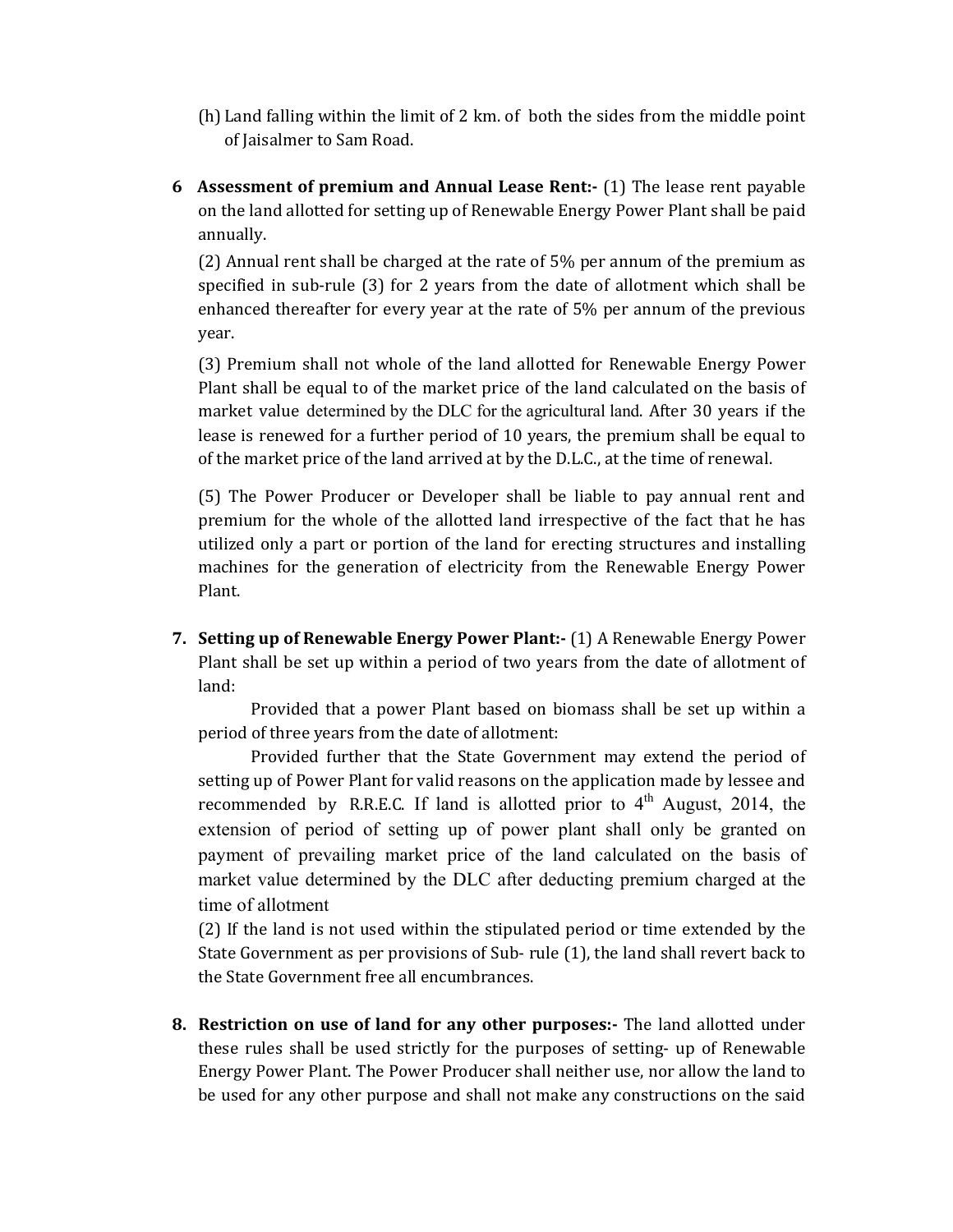land other than that which is required for the setting, operation and maintenance of the Renewable Energy Power Plant and evacuation of the energy generated thereof.

**9. Restriction on sub-lease of land: -** (1) No power producer except Developer may be allowed to sub-lease the part of leased land. Developer may sub-lease the land to the Investor subject to the provisions of these rules.

(2) Where the Developer desire to sub-lease any of the area or part of the area allotted to him and his interest in the leased area for the purpose of generating the wind energy or solar energy, he may be allowed to do so by the Collector on recommendation of R.R.E.C. and on payment of fifty percent of prevailing market value of land after deducting premium charged under sub-rule (3) of rule 6. The transferee shall pay fifty percent additional lease rent annually.

(3) Whenever any leased area is sub-divided as a consequence of sub-lease under sub-rule (2), all terms and conditions of lease as applicable to the lease shall also be applicable to the sub-lease except lease rent. The Sub-lessee in the sub-lease period may assign his interest to any financial institution for the purpose of taking loan for establishing or developing Wind Farms, Wind Power Plant, Solar Parks and Solar Power Plant, such assignment shall be subject to first charge of the Government.

(4) In case of sub-lease, following conditions shall also be applicable; namely:-

- i. The Lessee can make sub-lease only after taking prior permission of the Collector on the recommendation of RREC.
- ii. The sub-lessee shall be liable to make payment of charges specified under these rules;
- iii. The sub-lease shall be permissible only for the purposes for which the land was leased out to the Lessees;
- iv. Sub- lease period shall not exceed the remaining period, of the original or renewed lease period, as the case may be;
- v. The terms and conditions applicable to lessee shall *mutatis mutandis* apply to all sub-lessees;
- vi. The rights and liabilities between the Developer (Lessee) and Investor (Sub-Lessee) shall be determined among themselves and those shall not be binding on the State Government.
- vii. The State Government shall not be liable for any dispute arising between the lessee and sub-lessee.
- viii. Any other conditions which may be specified by the State Government, from time to time; and
- ix. Sub-lessee may only once transfer his interest in the sub-lease to another investor, subject to prior approval of R.R.E.C. On such transfer the sublessee deposit fifty percent of the prevailing market value of land in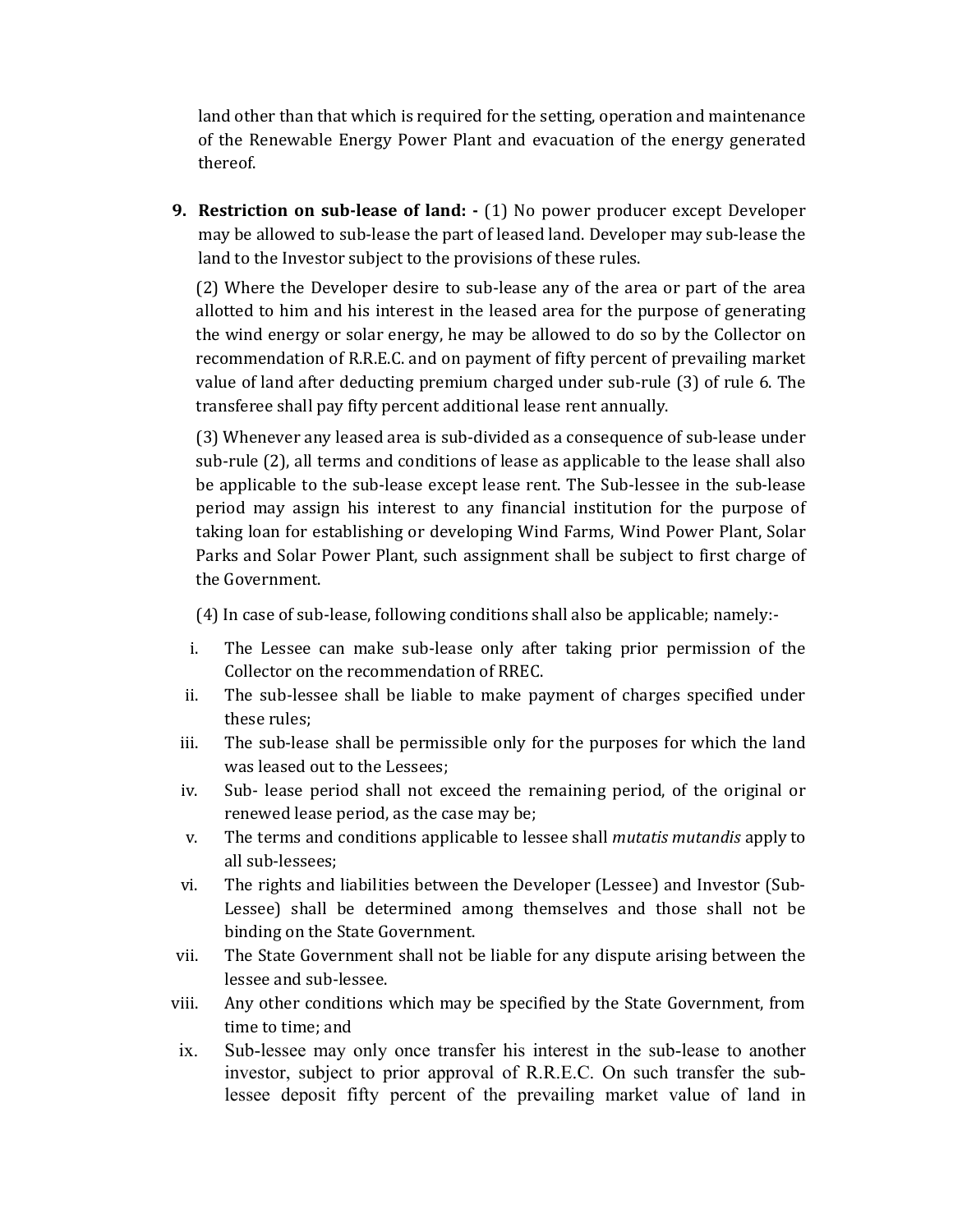Government account after deducting the price charged by the lessee under sub-rule (2). The transferee shall pay fifty percent additional lease rent.

**10. Lease Deed: -** (1) The allottee of land shall execute a lease deed in form 'B' appended to these rules within 45 days from the date of allotment order:

Provided that the said period of 45 days may further be extended by the State Government if the State Government is satisfied about the reasons on account of which the lease deed could not be executed within the prescribed period.

(2) The lease shall be subject to the terms and conditions provided in the lease deed.

**11. Consequences of breach of terms and conditions by the Lessee or sublessee:-** (1) The power producer shall initiate activities on the allotted land only after the execution of the lease deed. The allotment of land shall be liable to be cancelled if power project does not start commercial operation within the time prescribed in rule 7.

 (2) If and when the Lessee or Sub-Lessee makes any default or contravenes any of the terms and conditions of allotment of land as set forth in the Lease Deed or any of the provisions of Rajasthan Land Revenue Act, 1956 (Act 15 of 1956) and these rules or any of the provisions contained in any law relating to generation of electricity, the lease shall come to an end and the land shall revert back to the State Government.

(3) The lease holder shall have to remove all structures and installations from the land at his own cost and upon his failure to do so, the Collector shall have power to do so and dispose off the same and recover the expenses of so doing from the Developer or Investor or both.

(4) The amount received from disposal of Articles shall first of all be adjusted towards the dues, if any, standing expenses incurred for removal of structures/ machineries and those incurred on disposal of these articles and any residue sum shall be remitted to the Developer/ Investor.

**12. Power producer to adhere to the Policy of the State Government:-** (1) Subject to the provisions of these rules, Power Producer shall adhere to the "Policy for promoting Generation of Electricity **from Renewable** Energy Sources" as may be declared by the State Government from time to time.

(2) Without prejudice to the generality of provisions contained in sub-rule (1).

i. When the orders of allotment are issued, the lease deed shall be signed by the Collector. Only after Security Money is deposited by the Power Producer with the RREC as per the provisions of said Policy and premium as per these rules.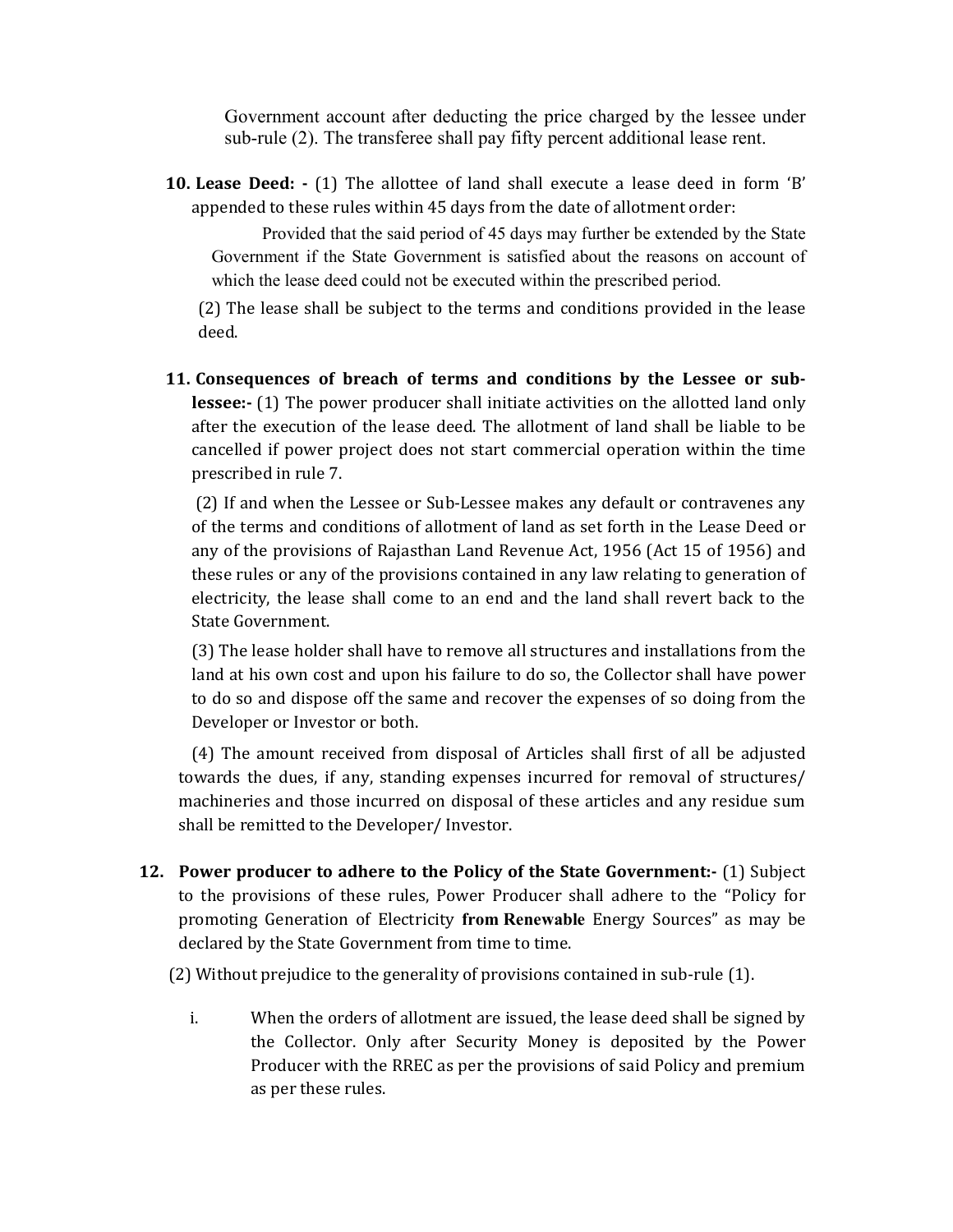- ii. Where lease deed is not executed in prescribed time the allotment shall automatically be cancelled.
- iii. The Power Producer shall follow the time frame for completion of project and running the same.

**12A. Allotment of Land to R.R.E.C. or Rajasthan Solar Park Development Company Limited.-** Land may be allotted to the R.R.E.C. or Rajasthan Solar Park Development Company Limited for setting up and developing Solar Park, on the following terms and conditions, namely:-

- (i) The land shall be allotted on lease hold basis for a period of 99 years.
- (ii) The premium to be charged for the allotment of government land for setting up and developing Solar Park shall be equivalent to 25% of the DLC of the same class of agricultural land in the vicinity and shall be determined accordingly;
- (iii) Lease rent shall be payable at the rat of Rs. 1/- per acre per annum;
- (iv) The R.R.E.C. or Rajasthan Solar Park Development Company Limited, may sub-lease the leased land or part thereof for setting up and developing Solar Park for solar plant/ solar power plant/ solar PV power plant/solar thermal power plant/ solar farm purposes;
- (v) The R.R.E.C. or Rajasthan Solar Park Development Company Limited, may levy and recover such lease rent and other charges as may determined by it, in respect of the lands sub- leased by it;
- (vi) The periods of the sub-leases shall be determined by the R.R.E.C. or Rajasthan Solar Park Development Company Limited , but such period shall not exceed 30 years, in all, in any case;
- (vii)The shall revert to the Government free of all encumbrances and without payment of any compensation in case the R.R.E.C. or Rajasthan Solar Park Development Company Limited or any of it's sub-lessees use it for any purpose other than solar plant/ solar power plant/ solar PV power plant/solar thermal power plant, including essential welfare and supporting services or commit breach of any other condition of the lease or sub-lease; and
- (viii) The sub-lessee of the R.R.E.C. or Rajasthan Solar Park Development Company Limited shall continue to be governed by all others terms conditions prescribed in these rules and any other analogous rules that may be promulgated or orders that may be issued, in this behalf by the State Government.
- **13. Repeal and Savings:** (1) The Rajasthan Land Revenue (Allotment of Land for Setting up of wind Farm) Rules, 2006 are hereby repealed.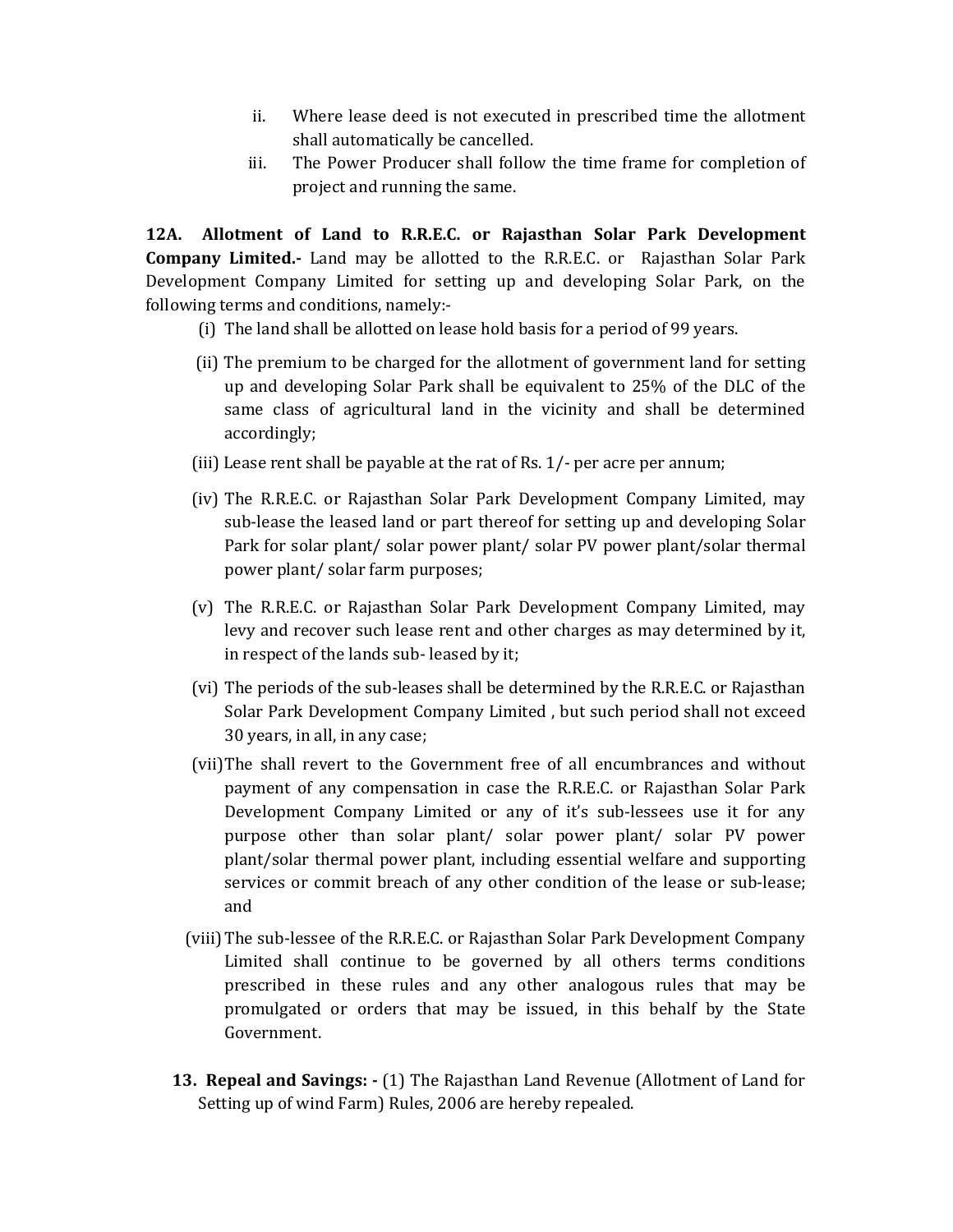(2) On and from the date of commencement of these rules, the Land for establishment of Renewable Energy Power Plant shall be allotted under these rules.

(3) All Lands allotted for establishment of Renewable Energy Power Plant and lease deeds executed in favour of any Power Producer under and in accordance with the administrative decisions or rules so repealed shall except in the matters which are repugnant or inconsistent to these rules, be deemed to have been allotted and executed under and in accordance with the provisions of these rules.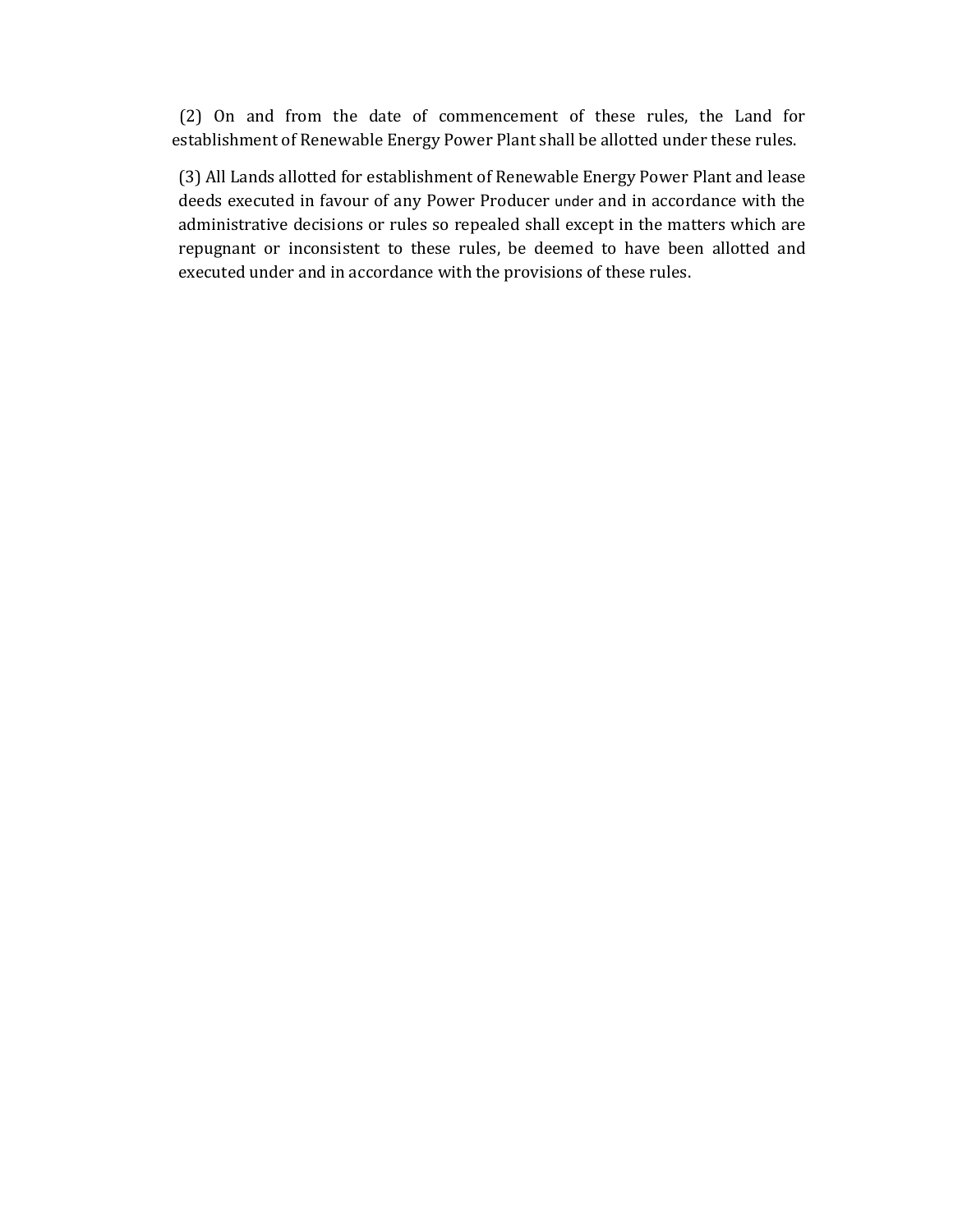# **FORM-A**

## **(see rule 3) APPLICATION FORM FOR ALLOTMENT OF GOVERNMENT LAND FOR SETTING UP OF RENEWABLE ENERGY POWER PLANT**

## **I. COMPANY DETAILS**

|    | 1. Name of the applicant / organization     | ፡ |
|----|---------------------------------------------|---|
|    | 2. State whether the applicant /            |   |
|    | organization is a                           |   |
|    | (a) Company registered under Indian         |   |
|    | companies Act 1956;                         |   |
|    | (b) Co-operative Society;                   |   |
|    | (c) Any other corporate entity              |   |
| 3. | <b>Address:</b>                             |   |
|    | (i) Office                                  |   |
|    | a- Telephone No.                            |   |
|    | b- Fax No.                                  |   |
|    | c- Email Address.                           |   |
|    | (ii) Name and address of the                |   |
|    | authorized person                           |   |
|    | (a) Name                                    |   |
|    | (b) address                                 |   |
|    | (c) Telephone No.                           |   |
|    | (d) Fax No.                                 |   |
|    | (e) Email Address.                          |   |
|    | 4. In case of any other corporate entity,   |   |
|    | give details of partners/directors/owners : |   |
|    | 5. whether income tax assesses, if yes,     |   |
|    | please state the year up to which           |   |
|    | assessment made (copies of                  |   |
|    | assessment for last three years to          |   |
|    | be enclosed).                               |   |
|    | 6. If answer to 5 is No, State whether      |   |
|    | the promoter is an assessee.                |   |
|    | 7. income tax permanent A/c No.             |   |
|    | 8. Present activity/business carried on     |   |
|    | by the applicant / organization             |   |
| 9. | Give details of the turnover of over of     |   |
|    | the organization in last three years        |   |
|    | (copies of the profit and loss account      |   |
|    | and Balance Sheet /Annual Report to         |   |
|    | be enclosed).                               |   |
|    | 10. Do you propose to set up the plant      |   |
|    |                                             |   |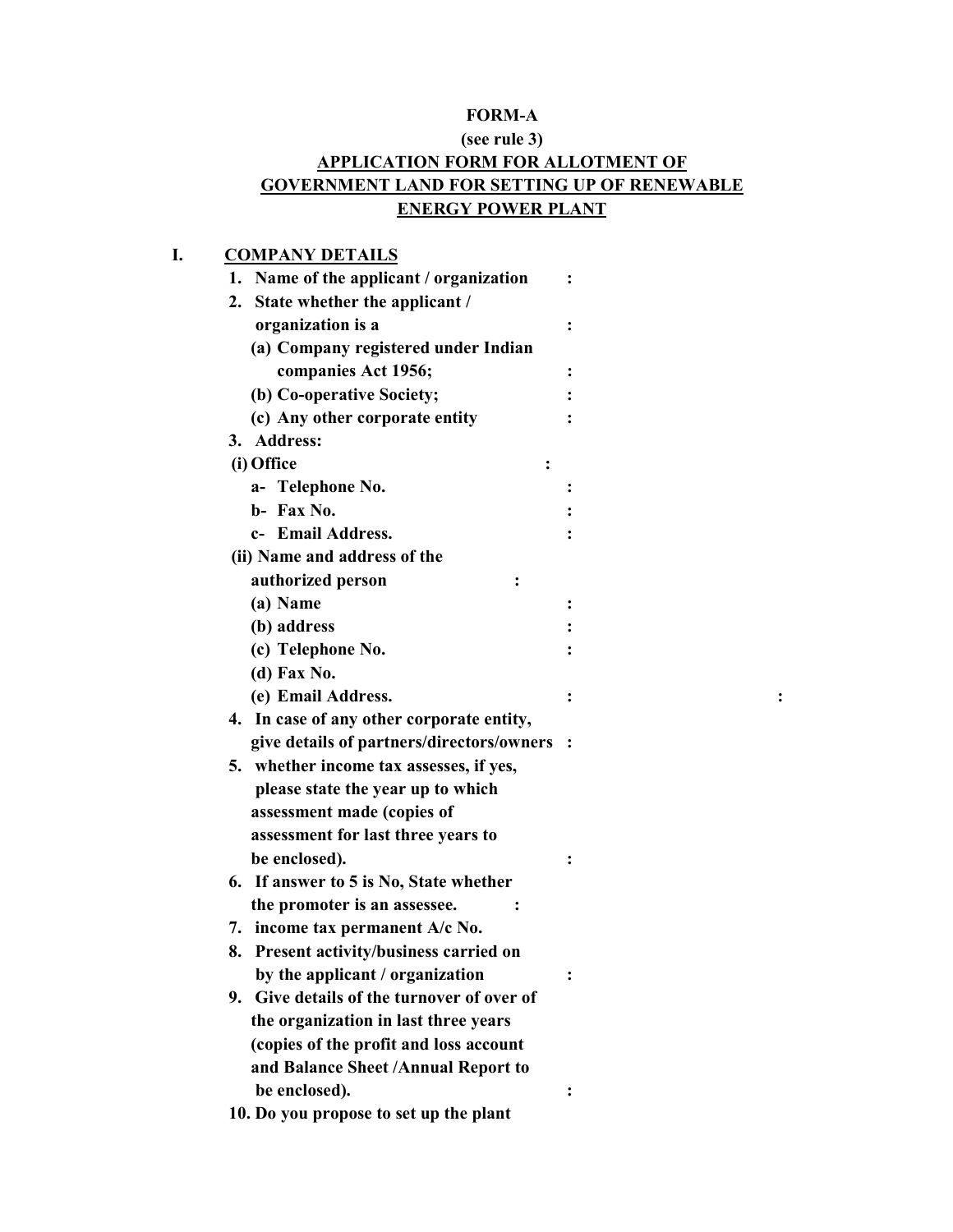|    | in the name of existing company or SPV or<br>propose some sister concern. |                |
|----|---------------------------------------------------------------------------|----------------|
|    |                                                                           |                |
|    | <b>PROPOSED POWER PROJECT</b>                                             |                |
| 1. | a) Proposed Gross Capacity (MW)                                           |                |
|    | b) Auxiliary Consumption (MW)                                             |                |
|    | c) Net capacity (MW)                                                      |                |
|    | d) Plant Load Factor (PLF)%                                               |                |
|    | e) net expected power generation per annum:<br>lacs kWh                   |                |
| 2. | a) Location of proposed site with details.                                |                |
|    | b) Land details of the power plant site:-                                 |                |
|    |                                                                           |                |
|    | Name of village<br>i)                                                     |                |
|    | ii) Khasra Nos.<br>$\ddot{\cdot}$                                         |                |
|    | iii) Area of land from each Khasra No.:                                   |                |
|    | iv) Land map with clear markings of                                       |                |
|    | land required for the project :                                           |                |
|    | v) is it Government land or private land                                  |                |
|    | 3. Nearest Railway Station                                                |                |
| 4. | Name of the manufacturer with address for                                 |                |
|    | supply, installation and commissioning of the                             |                |
|    | power generation system, if identified. :                                 |                |
|    | 5. Financing Arrangement:-                                                | $\ddot{\cdot}$ |
|    | (a) Own funds (promoters)                                                 |                |
|    | (b) IREDA/PFC/REC/Financial Institution/                                  |                |
|    | <b>Commercial Banks,</b>                                                  |                |
|    | (c) Equity,                                                               | $\ddot{\cdot}$ |
|    | (d) Other.                                                                |                |
| 6. | Time frame and pert chart for major activities:-                          |                |
|    | (i) Acquisition of land                                                   |                |
|    | (ii) signing of PPA,                                                      |                |
|    | (iii) Expected financial closure,                                         |                |
|    | (iv) Date of commissioning/synchronization:                               |                |
|    | (v) Proposed Commercial operation Date                                    |                |
|    | (COD)                                                                     |                |
| 7. | Power Plant proposed to be set up for:-                                   |                |
|    | (a) Captive use                                                           |                |
|    | (b) Sale to RVPN/DISCOM on approved rate:                                 |                |
|    | (c) Third party sale at mutually agreeable                                |                |
|    | rates on payment of approved wheeling                                     |                |
|    | charges to RVPN.<br>(d) Sale of DISCOM under REC mechanism                |                |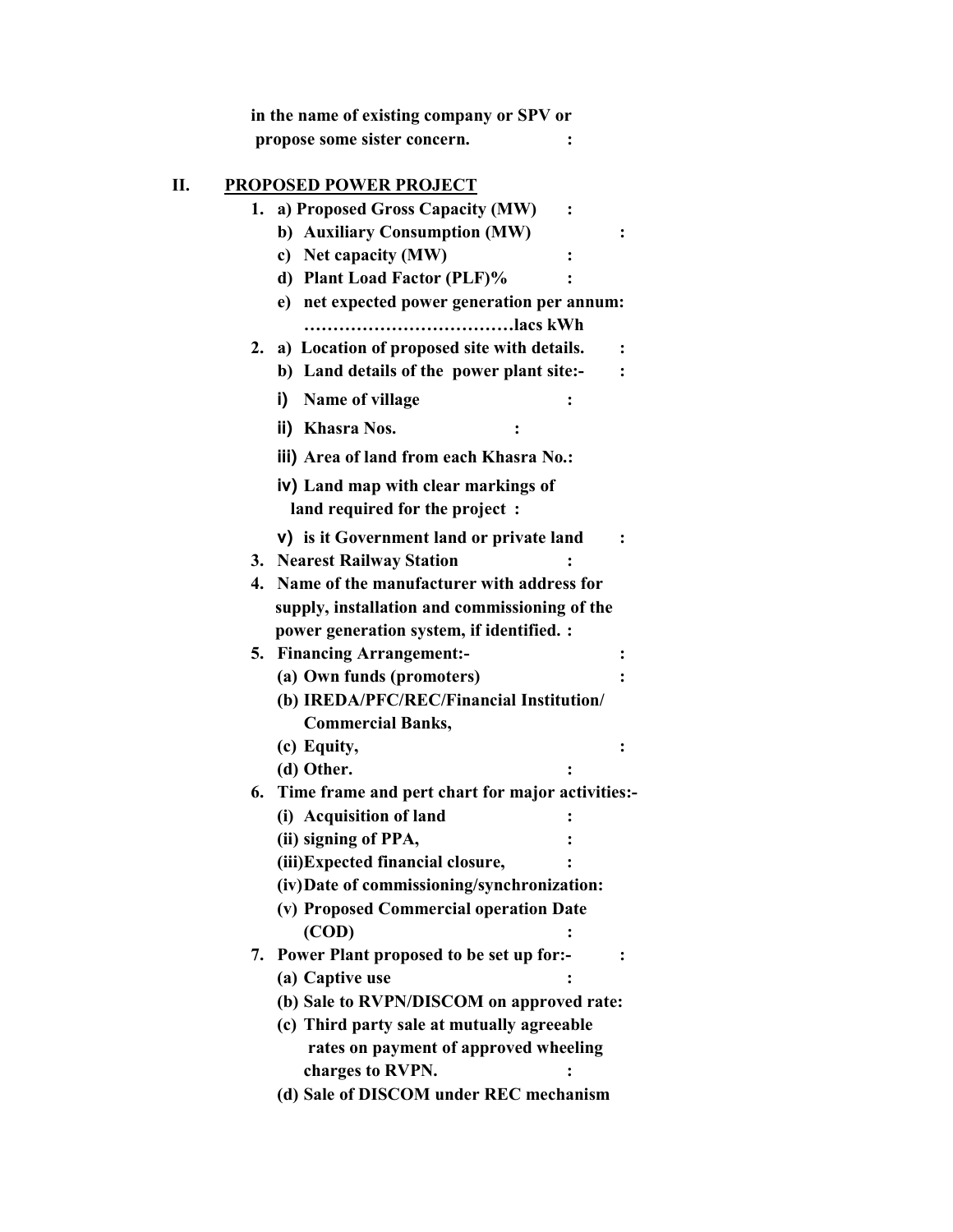- **(e) Under solar mission (please specify the name of scheme under which the power proposed to be set up)**
- **(f) Any other (please specify)**
- **8. Please tick the Non Conventional Source of Energy on which the project is proposed to be based** 
	- **(a) Biomass**
	- **(b) SPV/SPV- Wind Hybrid/Solar Thermal**
	- **(c) Wind**
	- **(d) Mini-Small Hydel**

 **:** 

**(e) Biogas** 

#### **III. DETAILS OF PROPOSED POWER PROJECTS**

**(a) for Biomass based power plants:**

| $\ddotsc$ | <b>BIOINNESS DUSCU POWER PRIMERS!</b>     |                            |
|-----------|-------------------------------------------|----------------------------|
| (i)       | Biomass proposed to be used               | : Name and type of Biomass |
|           | (i.e. Rice husk, mustard stalk            | (1)                        |
|           | wood chips, saw dust, coconut             | (2)                        |
|           | shell, groundnut husk, wood               |                            |
|           | waste, Prosopis-Juliflora                 |                            |
|           | fire wood industrial waste                |                            |
|           | of paper mills plywood                    |                            |
|           | industry etc.                             |                            |
| (ii)      | <b>Name of technology</b>                 |                            |
|           | (Pyrolysis, gasification, Incineration/   |                            |
|           | <b>Palletisation/Briquetting, through</b> |                            |
|           | gas/Steam turbine, duel fuel              |                            |
|           | engine/gas engine route or                |                            |
|           | combination thereof/ Bagasse/             |                            |
|           |                                           |                            |
|           | <b>Biomass Cogeneration)</b>              |                            |
| (iii)     | <b>Required quantity of biomass</b>       |                            |
|           |                                           |                            |
| (iv)      | <b>Available quantity of Biomass</b>      |                            |
|           |                                           |                            |
|           | (a) from own sources                      | :                          |
|           | MT per year                               |                            |
|           | (b) from other sources                    |                            |
|           |                                           |                            |
| (v)       | <b>Calorific value of proposed</b>        |                            |
|           |                                           |                            |
|           | biomass to be used                        |                            |
| (vi)      | Cost of biomass to be used                | $:$ Rs.                    |
|           |                                           |                            |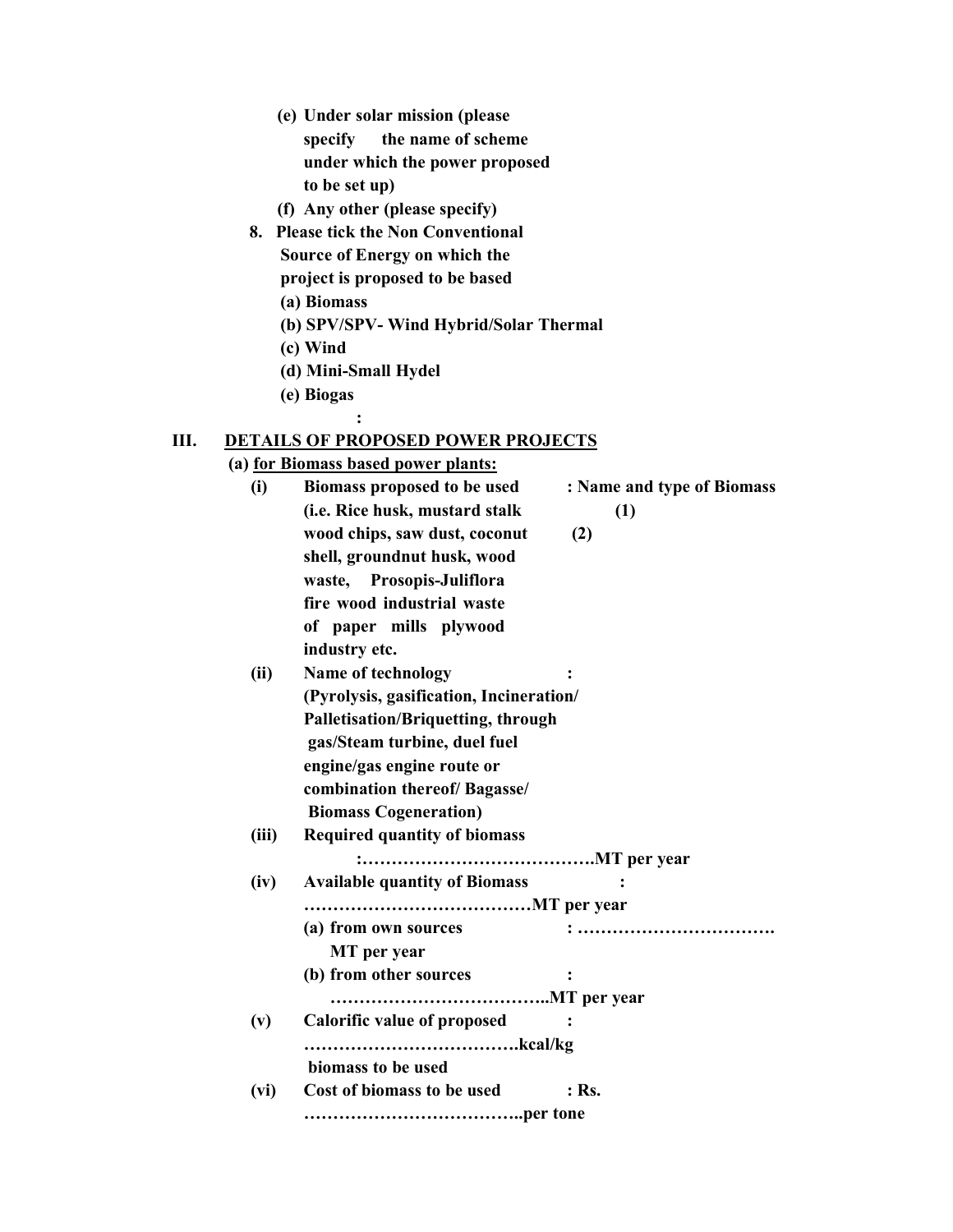| (vii) | Is the biomass available for 20<br>years?                               | : Yes/         |
|-------|-------------------------------------------------------------------------|----------------|
|       | (b) Solar Photovoltaic Power Plant (SPV)/SPV- Wind Hybrid/Solar Thermal |                |
|       | (a) Solar Photovoltaic Power Plant (SPV)                                |                |
|       | (i) Name of Solar Technology proposed                                   |                |
|       | (ii) No. of Solar Modules proposed                                      | $\ddot{\cdot}$ |
|       | (iii) capacity of PCU                                                   | :              |
|       | (iv) Battery bank proposed                                              | : Yes/No       |
|       | (v) if yes, its capacity                                                |                |
|       | (vi) Duration and time of day during                                    |                |
|       | which supply of power is                                                |                |
|       | proposed                                                                |                |
|       | (b) SPV- Wind Hybrid                                                    |                |
|       | (i) No. of Solar Modules proposed                                       |                |
|       | (ii) capacity of PCU                                                    | $\ddot{\cdot}$ |
|       | (iii) Battery bank proposed                                             | : Yes/No       |
|       | (iv) if yes, its capacity                                               |                |
|       | (v) Duration and time of day during                                     |                |
|       | which supply of power is                                                |                |
|       | proposed                                                                |                |
|       | (c) Solar Thermal                                                       |                |
|       | (i) Name of Solar Technology proposed                                   |                |
|       | (ii) With storage/without storage                                       |                |
|       | (iii) If, storage total hours of storage                                |                |
|       | (iv) Requirement of water (Cusec)                                       |                |
|       | (v) Duration and time of day during                                     |                |
|       | which supply of power is                                                |                |
|       | proposed                                                                |                |
|       | (d) Wind Farms:-                                                        |                |
| (i)   | Total capacity of the proposed                                          | $\ddot{\cdot}$ |
|       | Wind Farm, along with micro                                             |                |
|       | siting plan as per C-WET                                                |                |
|       | guidelines. Type test approval                                          |                |
|       | and Power Curve of WEG                                                  |                |
|       | proposed should also be                                                 |                |
|       | enclosed.                                                               |                |
| (ii)  | <b>No. of wind Energy generators</b>                                    |                |
|       | (with capacities) proposed to be                                        |                |
|       | installed along with individual                                         |                |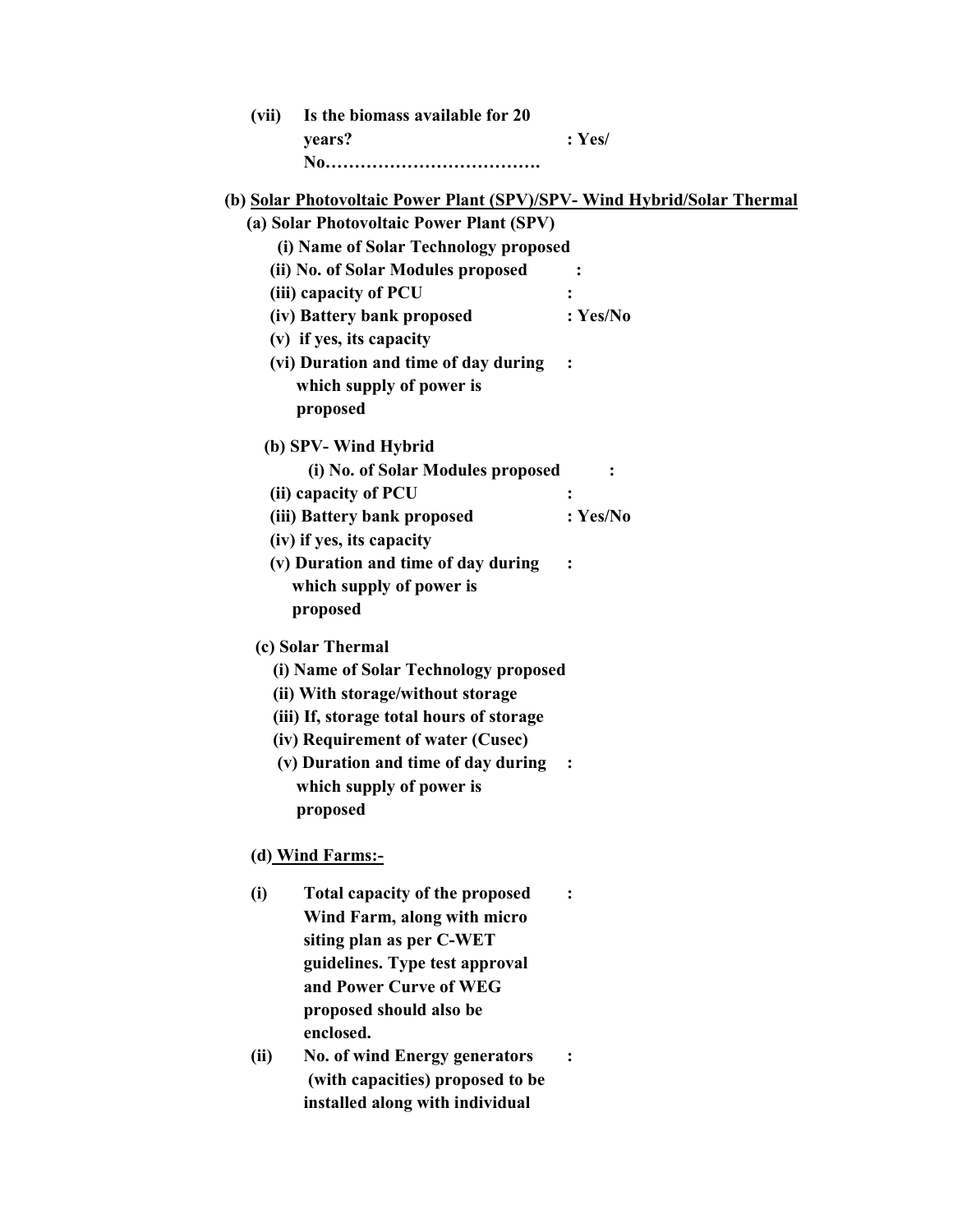**capacity of generators (Technical Parameters of WEG should be indicated).** 

- **(iii) Location at which Wind Farm is : proposed along with category of Land I.e. Revenue/ Forest, Khasra wise area and Jama bandi : map (the minimum generation at the given location shall be minimum 20% on the basis of power curve of WEG proposed).**
- **(iv) Wind assessment, Feasibility : report, DPR of proposed site is enclosed (Applications not accompanied with feasibility report will not be entertained) Feasibility report should include site details, wind assessment data, Basis/Source of Wind Data estimated generation on the basis of power curve of WEG proposed and cash flow analysis including profitability statement, assumptions made etc.**
- **(v) Please furnish the details of : previous experience in the field of wind power generation and or manufacturing of WEGs or experience in generation of grid quality power.**
- **(e) Hydel Power Plant:**
- **(i) Capacity of proposed Mini/MIcro & : Estimated annual generation.** : **(ii) Design head & discharge : (iii) No. of turbines & their capacity : (iv) Type of turbine : (v) Generation voltage : (vi) Location of proposed plant: : (a) Dam/ Canal/River : (b) Village : (c) District : (vii) Whether feasibility report of :**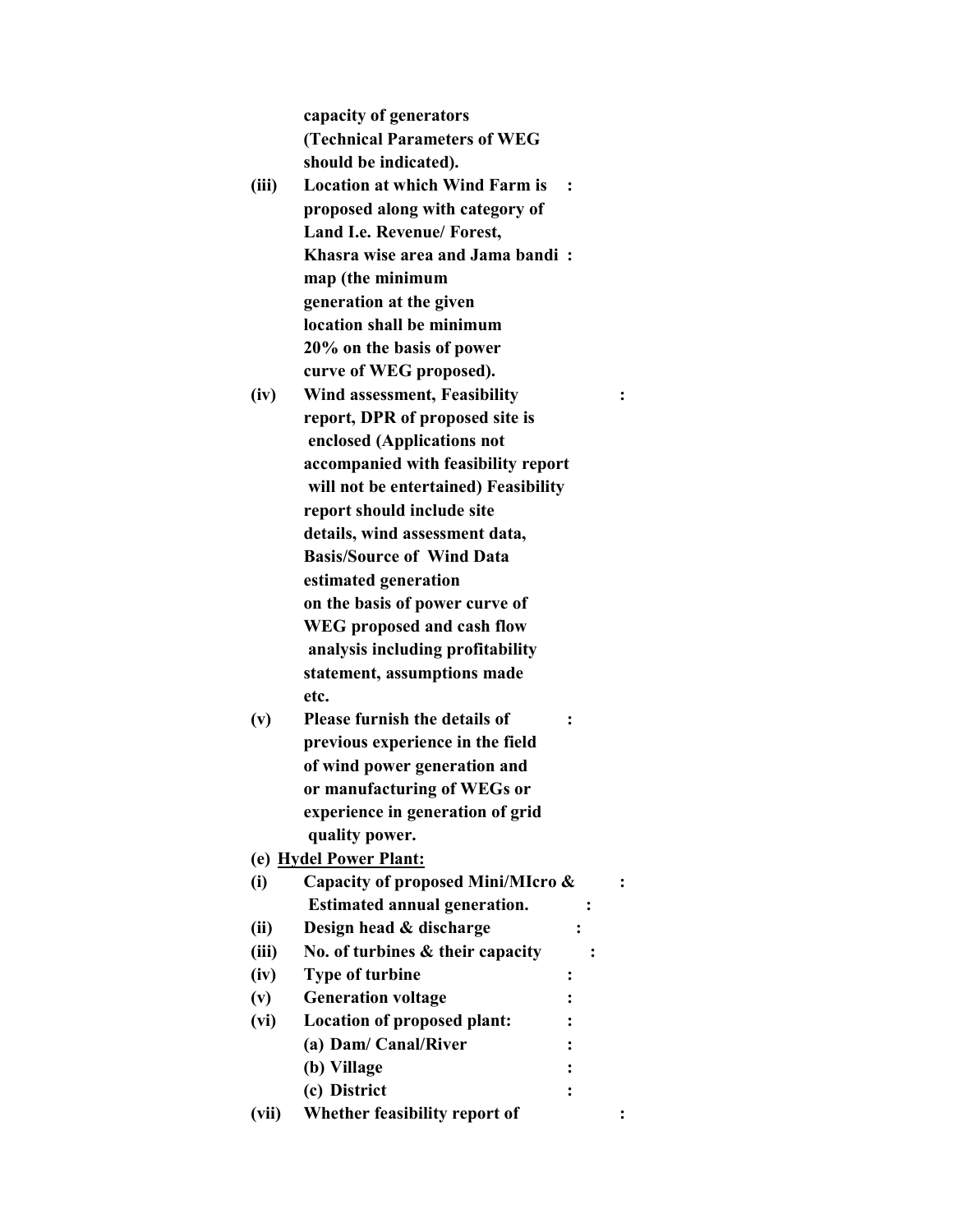|       | proposed site is enclosed              |          |      |
|-------|----------------------------------------|----------|------|
|       | (without feasibility report            |          |      |
|       | applicable will not be                 |          |      |
|       | entertained). Format is                |          |      |
|       | enclosed                               |          |      |
| (f)   | <b>Biogas Plants:</b>                  |          |      |
| (i)   | Type of fuel used                      |          |      |
|       | (i.e. cattle dung/digested             |          |      |
|       | slurry/Kitchen waste/Agro              |          |      |
|       | waste etc.)                            |          |      |
| (ii)  | <b>Required quantity of bio-fuel</b>   |          | МT   |
|       | per year                               |          |      |
| (iii) | <b>Available quantity of bio-fuel</b>  |          |      |
|       | (a) From Own Source                    | .        | . MT |
|       | per year                               |          |      |
|       | (b) From Other Source                  | : MT per |      |
|       | year                                   |          |      |
| (iv)  | Cost of bio-fuel to be used            | :Rs./    |      |
|       | <b>MT</b>                              |          |      |
| (v)   | Is the bio-fuel available for 10 years |          |      |
|       | :Yes/No                                |          |      |

# **IV. ELECTRICAL DETAILS**

|    |    | 1. Transmission of Power & Evacuation<br>plan/interconnection facility for the<br>proposed plan |             |
|----|----|-------------------------------------------------------------------------------------------------|-------------|
|    |    | 2. interfacing scheme proposed                                                                  |             |
|    |    | 3. For captive power plant                                                                      |             |
|    |    | (i) Present consumption of Electricity                                                          |             |
|    |    | (a) From Vidyut Vitaran Nigam                                                                   |             |
|    |    | (b) Captive Generation                                                                          |             |
|    |    | (ii) Connected load of the company:                                                             |             |
|    |    | (iii)HT/LT consumer                                                                             |             |
|    |    | (iv) Nearest sub-station of RVPN/VVN<br>and distance from the proposed<br>power plant.          |             |
|    |    | (v) Voltage ratio of the sub-station                                                            |             |
| V. |    | <b>FINACIAL DETAILS</b>                                                                         |             |
|    |    | 1. Estimated cost of the project proposed                                                       | $\sim$ :    |
|    | 2. | Cost of power generation per unit<br>(Please enclose Cash Flow<br>Chart also)                   | : Rs. / kWh |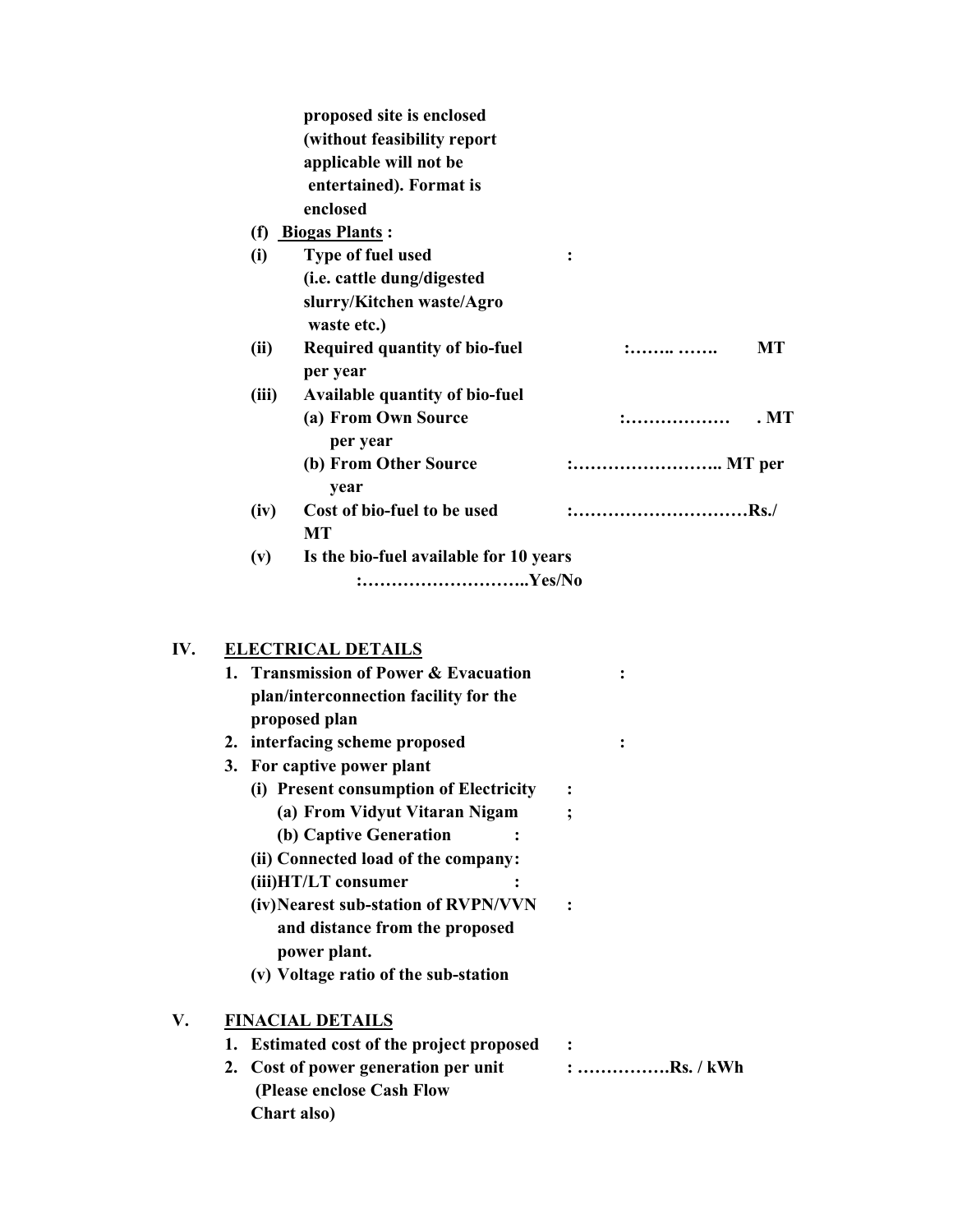| 3. | How do you propose to raise the              |  |
|----|----------------------------------------------|--|
|    | required finance for the project             |  |
|    | (a) Equity share capital                     |  |
|    | (b) Promoters contribution                   |  |
|    | (c) Term Loans                               |  |
|    | 4. Do you envisage any foreign collaboration |  |
|    | if so please furnish the details             |  |
| 5. | details of the application/ processing       |  |
|    | fee remitted: $(QRs 50000/-$ per MW          |  |
|    | which shall be non-refundable. The           |  |
|    | service tax shall also be payable            |  |
|    | extra as applicable from time to             |  |
|    | $time.)$ )                                   |  |
|    | (a) Amount Rs.                               |  |
|    | (b) Demand Draft/Cheque No                   |  |
|    | (c) Date                                     |  |
|    | (d) Banker's name and address                |  |
|    |                                              |  |

**6. Can you help access bilateral grants /concessional loans from Government of Rajasthan to provide soft loan for your project (if yes, give details of the agency and preliminary terms and conditions)** 

### **VI. ANY OTHER RELEVANT INFORMATON**

#### **VII. DECLARATION**

- **(i) I/ We certify that all information furnished is true to the best of my / our knowledge.**
- **(ii) I/ We agree that Government of Rajasthan is the final authority to allot us the project.**
- **(iii) I/ We shall not have any dispute with Government of Rajasthan/RREC for non-allotment of the project.**
- **(iv) I/ We agree to sign necessary agreement with Gove. of Rajasthan/ RREC.**
- **(v) I/ We agree to comply with the terms and conditions of Policy for Promoting Generation of Electricity from Biomass, 2010, Rajasthan Solar Energy Policy,2011, Policy for Promoting Generation of Electricity from Wind, 2012, as amended from time to time.**

**Signature of the authorized Signatory of the organization with seal** 

**Place: Date:**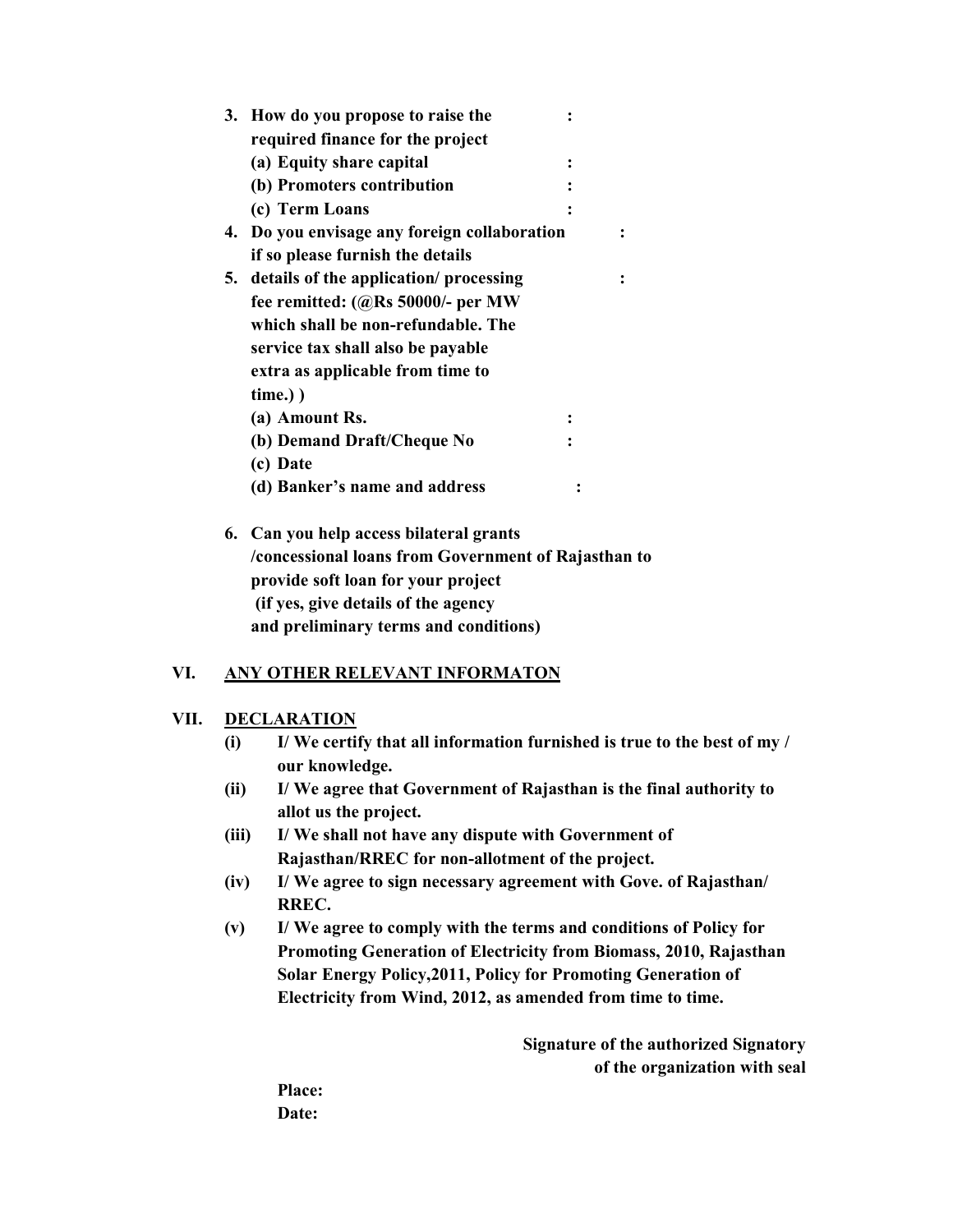#### **VIII. DOCUMENTS ENCLOSED:-**

- **1. A certified copy of the Memorandum & Article of Association of the Company.**
- **2. Certified copy of the registration certificate.**
- **3. Certified copy of the partnership deed.**
- **4. Certified copy of the Authority conferring powers on the person(s) who are competent to execute the MOU/the agreement with GoR/RREC/ RVPN/DISCOM/NVVN/IREDA.**
- **5. Pre-feasibility report/Detailed project report.**
- **6. Processing fee in the form of D.D.No…………………………… dated …………………..payable to the managing Director RREC, at Jaipur for Rs………………**
- **7 Annual Report, audited balance sheet, audited project and loss account and Net Worth of the company for last three years and for the current year un-audited, if available.**
- **8 Certificate from the Chartered Accountant showing the Net Worth of the company.**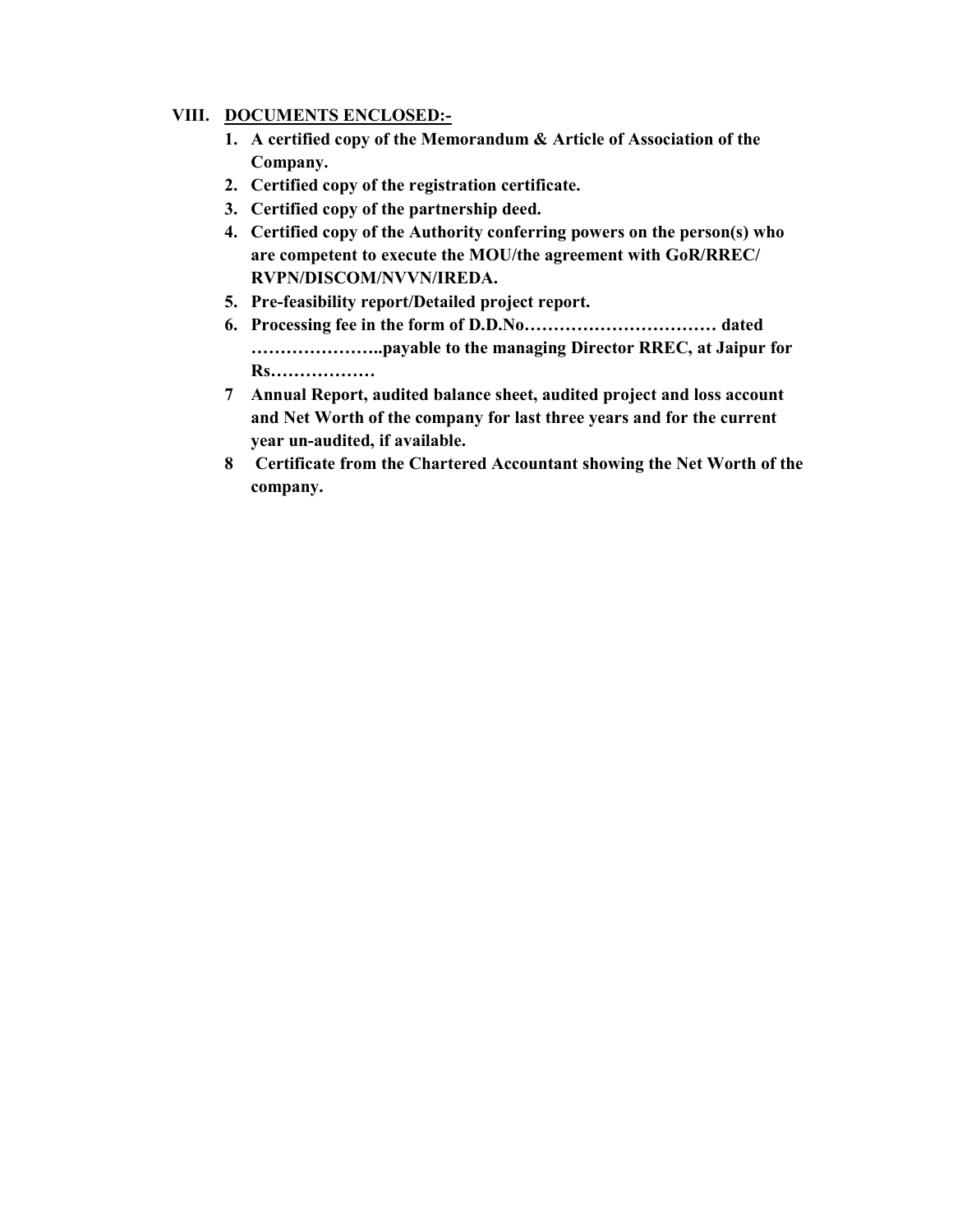### **FORM-AA**

## **(see rule 4A) APPLICATION FORM FOR SUBMITTING PROPOSALS FOR SETTING UP OF SOLAR MONITORING STATION**

## **I COMPANY DETAILS**

| 1. Name of the applicant / organization   | $\ddot{\cdot}$ |                |
|-------------------------------------------|----------------|----------------|
| 2. State whether the applicant /          |                |                |
| organization is a                         | $\ddot{\cdot}$ |                |
| (a) Company registered under Indian       |                |                |
| companies Act 1956                        |                |                |
| (b) Co-operative Society                  |                |                |
| (c) Any other corporate entity            |                |                |
| 3. Address:                               |                |                |
| (i) Office                                | :              |                |
| a) Telephone No.                          |                | $\ddot{\cdot}$ |
| b) Fax No.                                | $\ddot{\cdot}$ |                |
| c) Email Address.                         |                | :              |
| (ii) Name and address of the              |                |                |
| authorized person                         |                |                |
| (a)Name                                   | $\ddot{\cdot}$ |                |
| (b) address                               |                |                |
| (c) Telephone No.                         |                |                |
| (d) Fax No.                               |                |                |
| (e) Email Address                         |                |                |
| 4. In case of any other corporate entity, |                |                |
| give details of partners/directors/owners | $\ddot{\cdot}$ |                |
| 5. whether income tax assessee, if yes,   |                |                |
| please state the year up to which         |                |                |
| assessment made (copies of                |                |                |
| assessment for last three years to        |                |                |
| be enclosed).                             | $\ddot{\cdot}$ |                |
| 6. If answer to 5 is No, state whether    |                |                |
| the promoter is an assessee.              | $\ddot{\cdot}$ |                |
| 7. income tax permanent A/c No.           |                |                |
| 8. Present activity/business carried on   |                |                |
| by the applicant / organization           |                |                |
| PROPOSED SOLAR MONITORING STATION<br>П    |                |                |
|                                           |                |                |

- **1. (a) Location of proposed site with details. :** 
	- **(b) Land details of the power plant site : (i) Name of village :**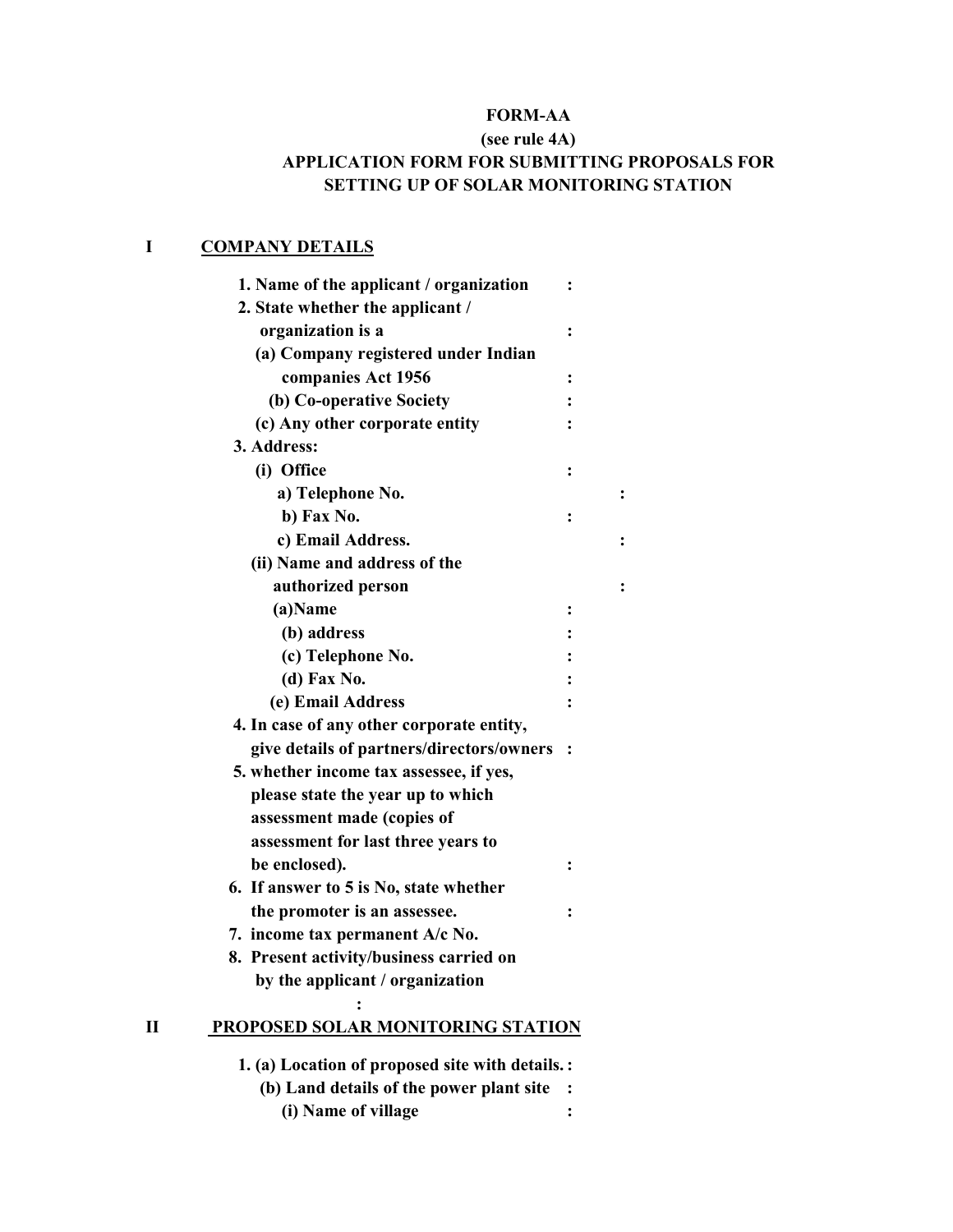- **(ii) Khasra Nos. :**
- **(iii) Area of land from each Khasra No. & Jamabandi map:**
- **(iv) Land map with clear markings of** 
	- **land required for the project :**
- **(v) is it Government. land or Private. land : :**
- **2. Nearest Railway Station :**
- **3. Name of the manufacturer with address for supply, installation and commissioning of the monitoring station, if identified.**

#### **III FINACIAL DETAILS**

**: :** 

- 1. Estimated cost:
- **2. Details of the application / Processing fee remitted (non-refundable)** 
	- **a) Amount Rs.**
	- **b) Demand Draft No.**
	- **c) Date**

#### **IV ANY OTHER RELEVANT INFORMATON**

#### **V DECLARATION**

- **(vi) I/ We certify that all information furnished is true to the best of my / our knowledge.**
- **(vii) I/ We agree that Govt. of Rajasthan is the final authority to allot us the site**
- **(viii) I/ We shall not have any dispute with GoR/RREC for non-allotment of the site.**
- **(ix) I/ We agree to sign necessary agreement with Government. of Rajasthan/ RREC.**
- **(x) I/ We agree to comply with the terms and conditions of Rajasthan Solar Energy Policy,2011.**

**Signature of the authorized Signatory of the organization with seal** 

**Place:** 

**Date:** 

#### **VI DOCUMENTS ENCLOSED:-**

**1. A certified copy of the Memorandum & Article of Association of the Company/ Certified copy of the registration certificate/Certified copy of the partnership deed.**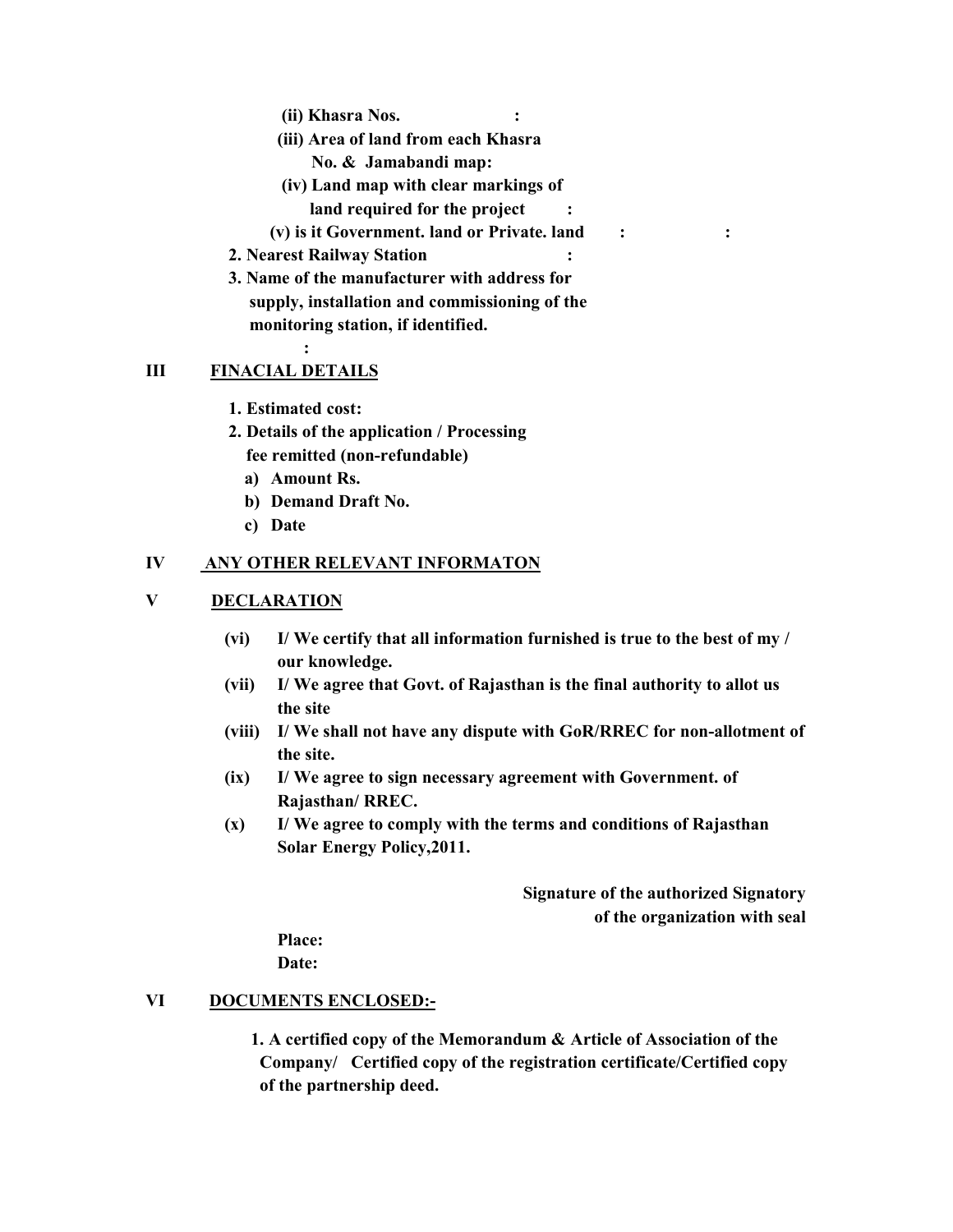**2. Processing fee in the form of D.D.No…………………………… dated ………………….. in favour of RREC, payable at Jaipur for Rs………………** 

## **FORM-AAA**

## **(see rule 4B) APPLICATION FORM FOR SUBMITTING PROPOSALS FOR ESTABLISHMENT OF WIND MONITORING STATION**

### **I COMPANY DETAILS**

| 1. Name of the applicant / organization   |                |  |
|-------------------------------------------|----------------|--|
| 2. State whether the applicant /          |                |  |
| organization is a                         | $\ddot{\cdot}$ |  |
| (a) Company registered under Indian       |                |  |
| companies Act 1956                        | $\ddot{\cdot}$ |  |
| (b) Co-operative Society                  |                |  |
| (c) Any other corporate entity            |                |  |
| 3. Address:                               |                |  |
| (i) Office                                | ፡              |  |
| a) Telephone No.                          |                |  |
| b) Fax No.                                | ፡              |  |
| c) Email Address.                         |                |  |
| (ii) Name and address of the              |                |  |
| authorized person                         |                |  |
| (a)Name                                   | :              |  |
| (b) address                               |                |  |
| (c) Telephone No.                         |                |  |
| (d) Fax No.                               |                |  |
| (e) Email Address                         |                |  |
| 4. In case of any other corporate entity, |                |  |
| give details of partners/directors/owners | $\ddot{\cdot}$ |  |
| 5. whether income tax assesses, if yes,   |                |  |
| please state the year up to which         |                |  |
| assessment made (copies of                |                |  |
| assessment for last three years to        |                |  |
| be enclosed).                             |                |  |
| 6. If answer to 5 is No, state whether    |                |  |
| the promoter is an assesses.              |                |  |
| 7. income tax permanent A/c No.           |                |  |
| 8. Present activity/business carried on   |                |  |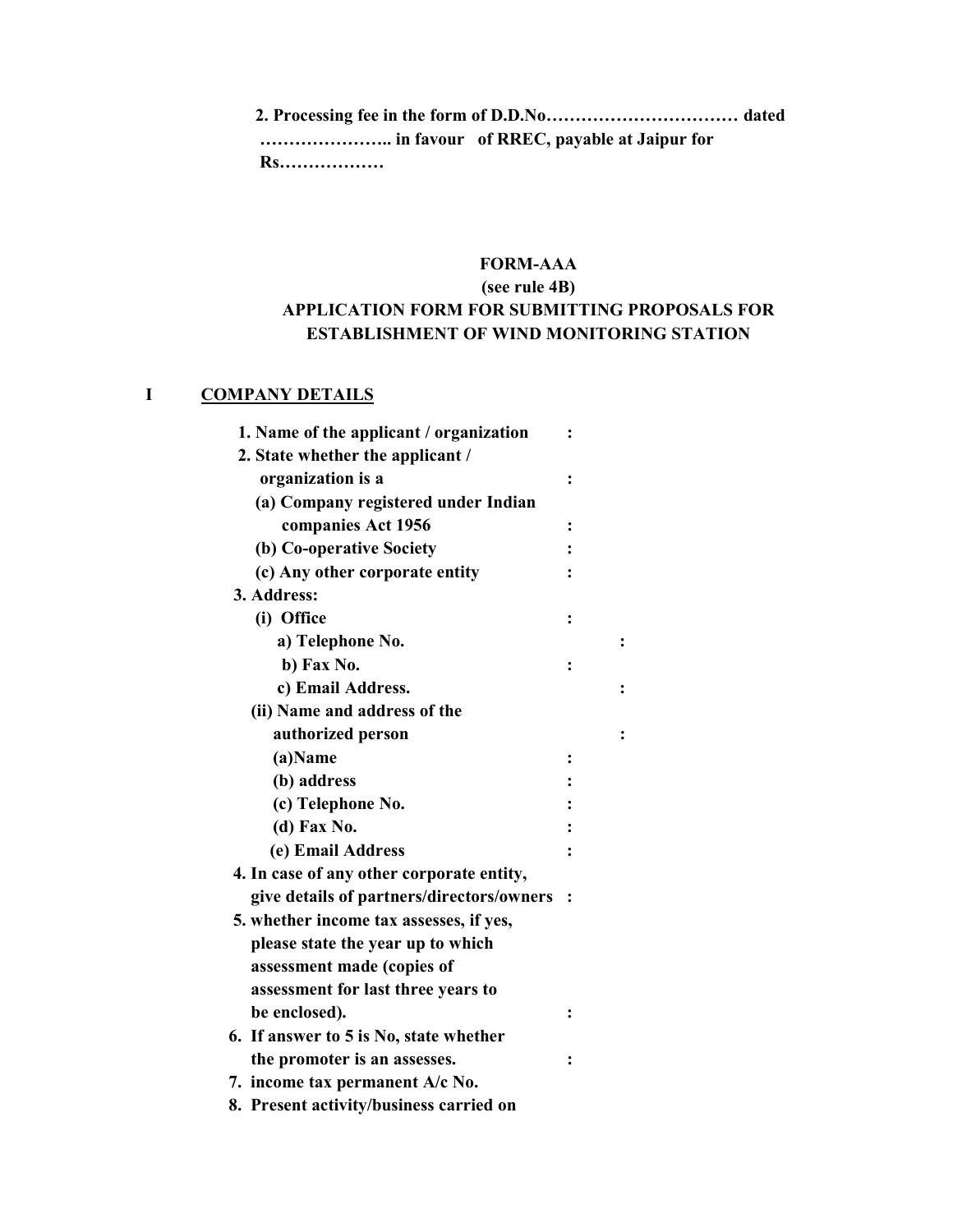**by the applicant / organization** 

#### **II PROPOSED WIND MONITORING STATION**

 *:*  : *:* 

|   | 1. (a) Location of proposed site with details.: |  |
|---|-------------------------------------------------|--|
|   | (b) Land details of the power plant site        |  |
|   | (i) Name of village                             |  |
|   | (ii) Khasra Nos.<br>$\ddot{\cdot}$              |  |
|   | (iii) Area of land from each Khasra             |  |
|   | No. & Jamabandi map:                            |  |
|   | (iv) Land map with clear markings of            |  |
|   | land required for the project                   |  |
|   | (v) is it Government. land or Private. land     |  |
|   | (vi) Height of the mast                         |  |
|   | (vii)Height of the sensors                      |  |
|   | (viii) Anemometer & Direction sensor            |  |
|   | mounting arrangement                            |  |
|   | 2. Nearest Railway Station                      |  |
|   | 3. Name of the manufacturer with address for    |  |
|   | supply, installation and commissioning of the   |  |
|   | power generation system, if identified.         |  |
|   |                                                 |  |
| Ш | <b>FINACIAL DETAILS</b>                         |  |

## **III** FIN

**1. Estimated cost of the wind mast :** 

- **2. Details of the application / Processing fee remitted (Rs. 10,000 per site which shall be non-refundable. The service tax shall be payable extra as applicable from time to time)** 
	- **d) Amount Rs.**

**e) demand Draft /cheque No.** 

**f) Date** 

**3. Details of fees to be furnished to C-WET** 

**(Fee, if any, payable to C-WET shall be extra as applicable)** 

- **a) Amount Rs.**
- **b) Demand Draft /cheque No.**
- **c) Date**

### **IV ANY OTHER RELEVANT INFORMATON**

**V DECLARATION**